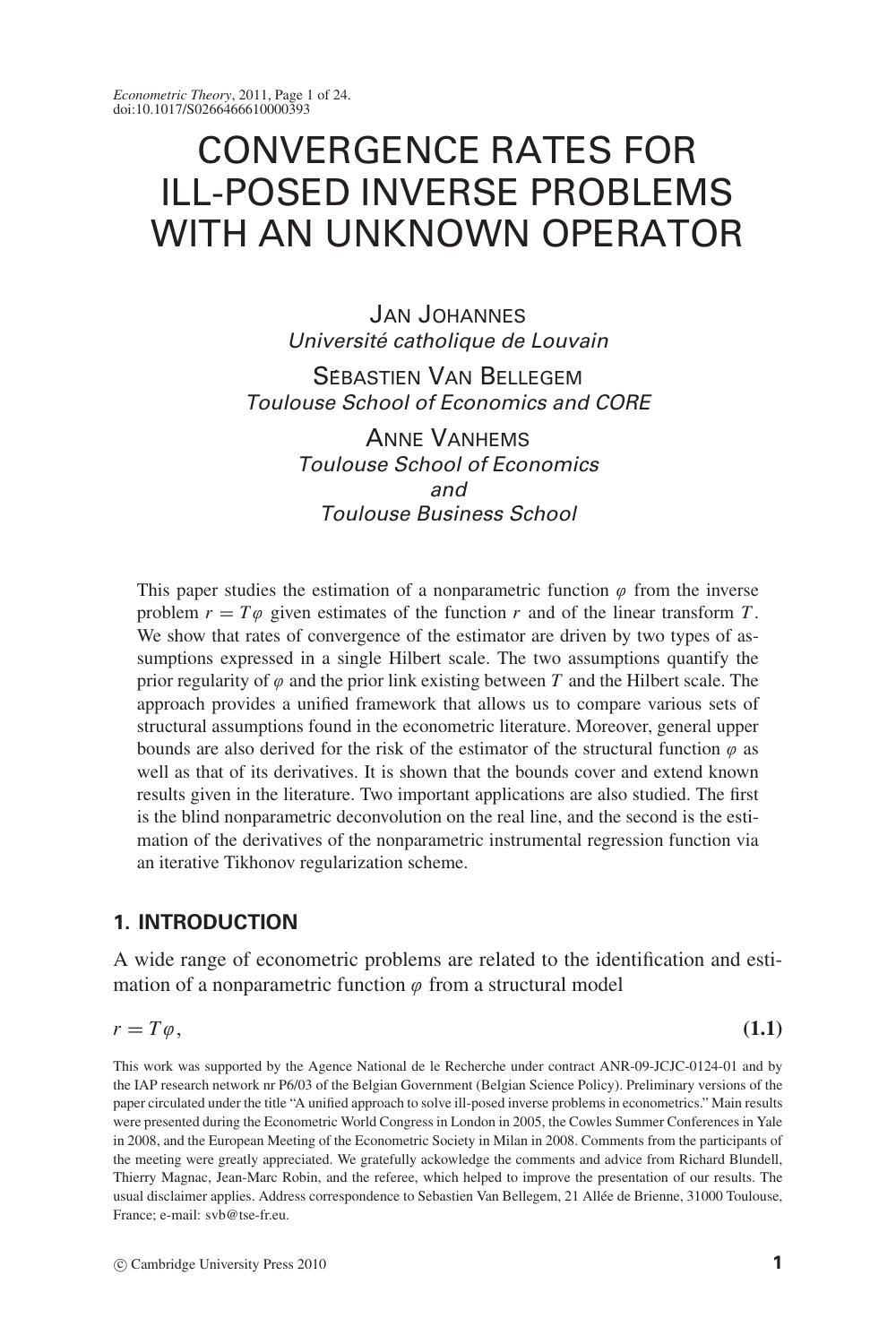#### **2** JAN JOHANNES ET AL.

where  $r$  and  $T$  are a function and a linear operator, respectively, that are known or can be estimated from observations.

One important example of such a problem is given when  $\varphi$  is a density function that solves the convolution equation

$$
r(y) = \varphi \star f(y) := \int_{-\infty}^{\infty} f(y - u)\varphi(u) du,
$$
\n(1.2)

where  $r$  and  $f$  are two other density functions. Such an equation arises when the density  $\varphi$  has to be estimated from a sample that is contaminated by an additive measurement error with probability density *f* . Here the function *r* represents the density of the contaminated observation, and the linear operator *T* is the convolution with *f* . Examples of economic applications can be found, e.g., in Horowitz (1998), Postel-Vinay and Robin (2002), and Bonhomme and Robin (2010).

Another example of the model (1.1) is the given when  $\varphi$  is the solution of the moment equation

$$
\mathbb{E}[Y|W] = \mathbb{E}[\varphi(Z)|W],\tag{1.3}
$$

where *Y* is a dependent variable, *Z* is a vector of endogenous explanatory variables, and *W* is a vector of instruments. In the setting of  $(1.1)$ , the function *r* is the conditional expectation  $\mathbb{E}[Y|W]$  of the response *Y* given the instruments *W*, and the operator *T* is the conditional expectation operator, i.e.,  $T\varphi = \mathbb{E}[\varphi(Z)|W]$ . Identification and nonparametric estimation of  $\varphi$  have been the subject of many recent economic studies; see, e.g., Darolles, Florens, and Renault (2002), Hall and Horowitz (2005), Blundell, Chen, and Kristensen (2007), Chen and Reiss (2011), and other references below.

A common task in the above problems is to analyze the accuracy of an estimator of  $\varphi$ , for example, its mean square convergence. In the literature, rates of convergence are derived under various assumptions on  $\varphi$ ,  $r$ , or  $T$ , or on the data generating process involved in the specific problem. To summarize, three kinds of a priori assumptions are usually considered in the literature: (i) a function class on the solution  $\varphi$ , (ii) a smoothness class for the density of the observations, and (iii) a regularity condition on the operator *T* .

The first two types of assumptions are usual in nonparametric estimation, in which it is assumed that  $\varphi$  or the densities belong to some space of smooth functions, such as a Hölder or a Sobolev space. In the context of inverse problems in econometrics, some works also consider the prior that  $\varphi$  belongs to a compact space; see, e.g., Newey and Powell (2003) and the discussion on that assumption in Florens, Johannes, and Van Bellegem (2005). Several conditions of type (iii) were proposed in the literature, among which are the *sieve measure of illposedness* (e.g., Blundell et al., 2007) and the *source condition* (e.g., Carrasco, Florens, and Renault, 2007). In Hall and Horowitz (2005), the regularity of the operator, assumed to be compact, is directly expressed by the rate of decrease of its discrete spectrum.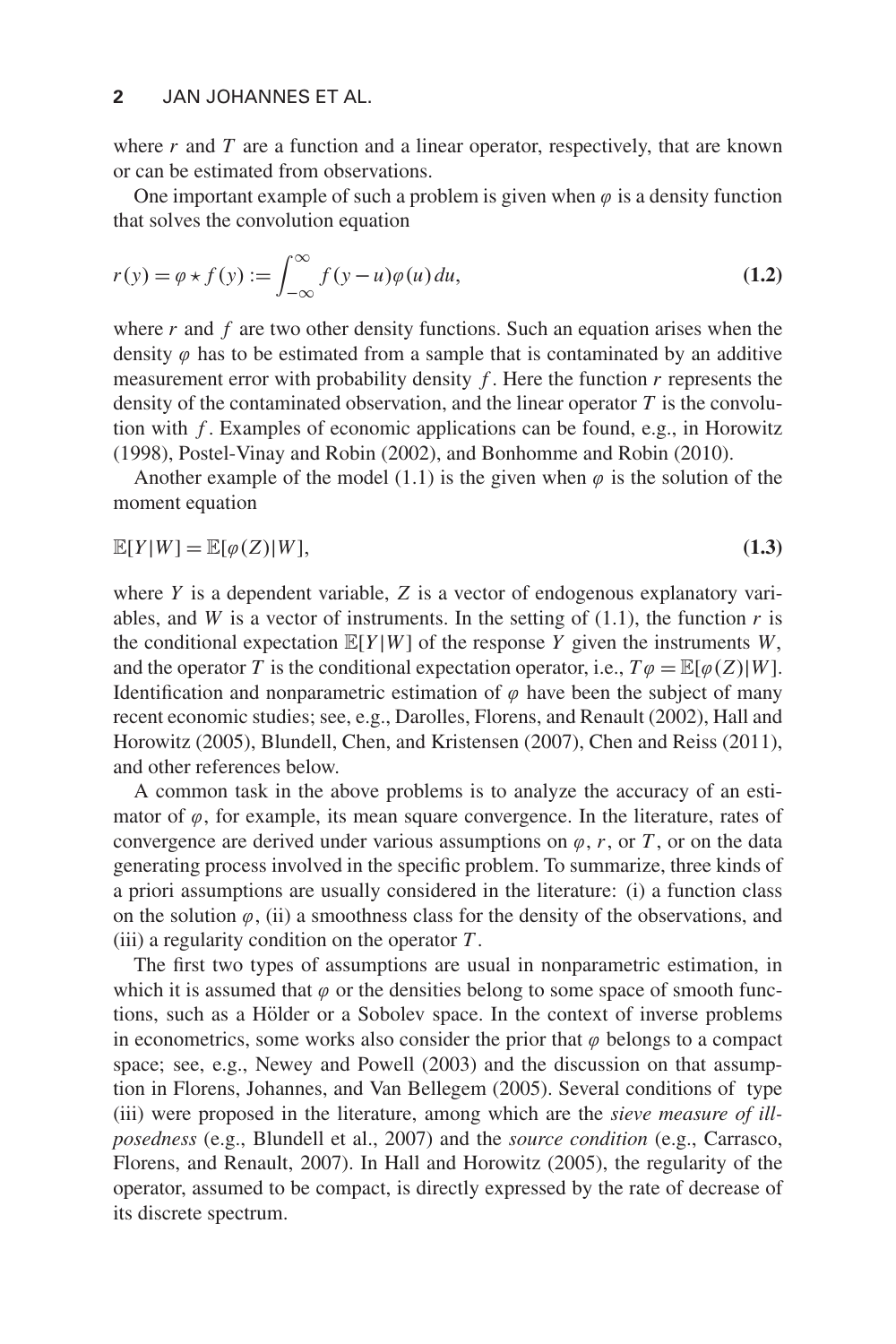It is not easy to compare the recent results in the econometric literature because they are derived under various combinations of those three assumptions. A main objective of the present paper is to provide a unification of the results that allows this comparison. We show that rates of convergence are essentially driven by two assumptions, both written in a common *Hilbert scale*. The definition of Hilbert scale and our two structural assumptions are explained in Section 2.

Under those two assumptions, the central results of the paper are risk bounds for the estimation of  $\varphi$  and its derivatives when r and possibly T are unknown and estimated from data. Those results are proved in a setting that is general enough to be applied to a wide range of ill-posed linear problems in econometrics (such as the above deconvolution and instrumental regression problems). They are also proved to be "practical," meaning that, when applied to particular econometric models, they allow us to derive new rates of convergence and extend significantly some results of the literature. In the paper, we illustrate that point, and we now summarize some of those results.

First, we address as an example the nonparametric estimation of the deconvolution density  $\varphi$  from the convolution equation (1.2) when the observation's density *r* on the left-hand side in (1.2) and the error density *f* are unknown but estimated from data. That setting is sometimes called "blind deconvolution," as the density of the error is not assumed to be known. Although it is a more realistic setting, its study has surprisingly not yet been considered in econometrics, as far as we know. We provide a new estimator (the double-threshold deconvolution estimator) of  $\varphi$ and of the *s* first derivatives of  $\varphi$ , and derive its rate of convergence under various conditions on  $f$  and  $\varphi$  (e.g., under ordinary or supersmooth conditions as Fan, 1991, defines it). A remarkable result is the rate of convergence of the derivative of  $\varphi$  when both  $\varphi$  and  $f$  are supersmooth (see Proposition 3.2 below). It is also worth mentioning that we do not assume that the deconvolution density  $\varphi$  or the error density is compactly supported. In particular, the model allows that variables are normally distributed.

Another result is given by the introduction of a new estimator of the derivatives of  $\varphi$  from the instrumental model (1.3). As far as we know, there is no published paper studying an estimator of that quantity. To achieve fast rates of convergence, the estimator is regularized by the iterative Tikhonov method. Explicit rates of convergence are given under various regularity conditions (see Proposition 4.1 below) and are proved to extend to derivative estimation the rates found, e.g., in Hall and Horowitz (2005) and Chen and Reiss (2011).

The paper is organized as follows: In the next section we define and give examples of Hilbert scale. We state the two central assumptions under which the main results are proved, and make explicit connection with the literature. Then our study is divided into two cases. In Section 3 we consider the situation where the eigenfunctions of *T* are known. As we show below, a natural thresholding estimator can be defined. The deconvolution problem  $(1.2)$  is an example of that case, where the eigenfunctions of *T* are given by the Fourier exponentials. Then in Section 4 we study the most general case where the eigenfunctions of *T* are not known.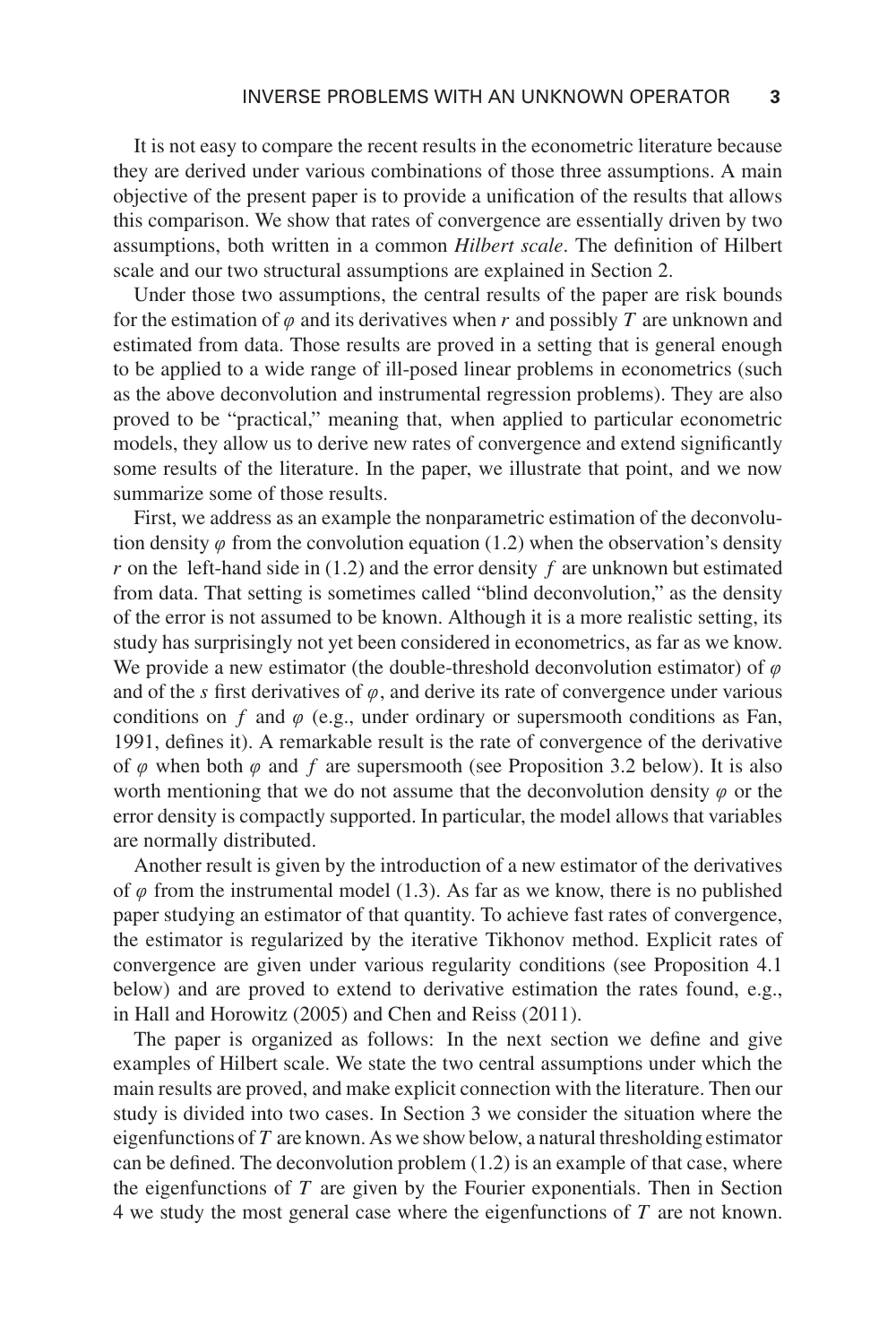#### **4** JAN JOHANNES ET AL.

In that case there is no natural estimator, and we discuss various regularization schemes. The estimation of a nonparametric instrumental regression from (1.3) is an example of the second case. Technical proofs are in the Appendix.

## **2. STRUCTURAL ASSUMPTIONS**

## **2.1. Hilbert Scale**

The two sufficient assumptions needed in order to derive the mean square convergence of estimators are both written in a given Hilbert scale. As it is a new concept in econometrics, $\frac{1}{x}$  we recall its basic construction and give some intuitive examples below. For a complete exposition we refer, e.g., to Krein and Petunin (1966).

A Hilbert scale is a sequence of embedded Hilbert spaces defining the a priori smoothness assumptions of the problem. The simplest example is given by the sequence of spaces of differentiable functions, which constitutes an embedded sequence of regularity spaces indexed by the degree of smoothness. As we will see below, other examples are also useful.

A rigorous construction of a Hilbert scale involves the definition of an operator  $B: H \to H$  that is unbounded, self-adjoint, and strictly positive, and where *H* is a Hilbert space (very often  $H = L^2(\mathbb{R})$  or  $L^2[0,1]$ ). The *Hilbert scale generated by B* is then the sequence of spaces  $(H_q)_{q \in \mathbb{R}}$ , where  $H_q = \mathcal{D}(B^{q/2})$  is the domain of  $B^{q/2}$ .

In our example of differentiable functions, *B* is the second-order derivative, and the condition  $g \in H_q$  simply means that *g* has *q* derivatives. However, as we will clarify below, some econometric papers do not characterize the regularity of  $\varphi$  with respect to the order of derivative. In Section 2.4 we explain why it may also be useful to consider an operator *B* other than the second-order derivative to generate the regularity spaces.

It is also worth mentioning that  $q$  is not necessarily an integer or a positive number, and that the above definition holds for  $q \in \mathbb{R}$ . Note also that the spaces  $H_q$ are again Hilbert spaces with the natural inner product  $\langle g, h \rangle_a := \langle B^{q/2}g, B^{q/2}h \rangle$ and induced norm  $\|g\|_q := \|B^{q/2}g\|.$ 

The two examples that follow expand the case of differentiable functions.

## **Example 2.1** (Sobolev spaces  $W_a(\mathbb{R})$ )

Let  $H = L^2(\mathbb{R})$  be the space of square integrable functions defined on  $\mathbb{R}$ . Consider the subset  $W_q(\mathbb{R})$  of *H* containing only functions *g* with square integrable *q*th derivative  $g^{(q)}$ . This subset is called a Sobolev space, and the  $(W_q(\mathbb{R}))_q$  is a Hilbert scale. A rigorous definition of that scale necessitates the corresponding operator *B* in the Fourier domain. Denote by  $\mathcal F$  the Fourier transform on  $\mathbb R$ , and define *B* as  $Bg(\omega) = \mathcal{F}^{-1}\beta(\omega)\mathcal{F}g(\omega)$ , where  $\mathcal{F}^{-1}$  is the inverse Fourier transform and  $\beta(\omega) = (1 + \omega^2)$ . One can show that this operator *B* generates the above sequence of Sobolev spaces (cf. Mair and Ruymgaart, 1996, Sect. 4, for a complete exposition). The induced norm is equivalent to the usual Sobolev norm  $||g||^2 + ||g^{(q)}||^2 = \int (1+\omega^2)^q |\mathcal{F}g(\omega)|^2 d\omega.$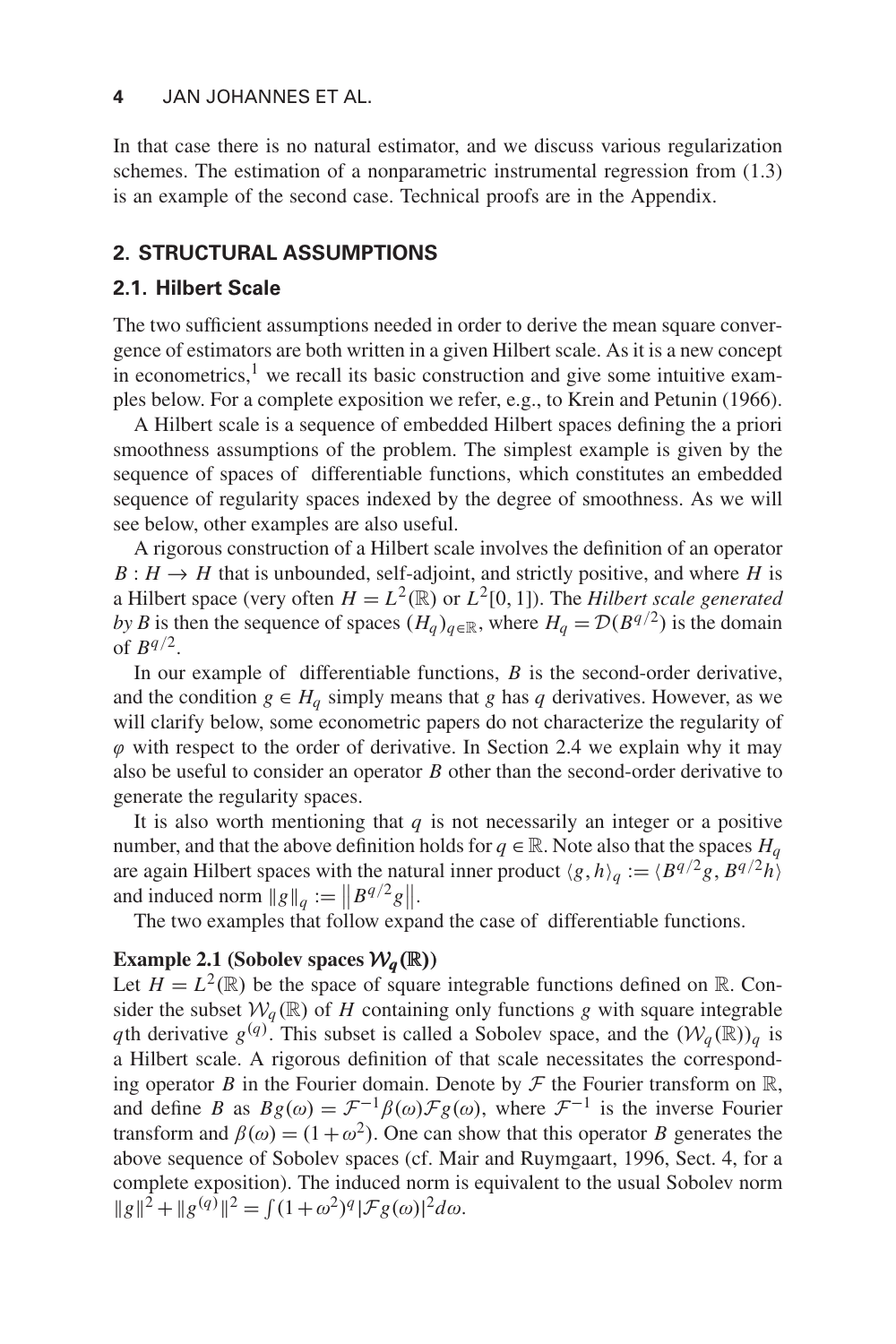#### **Example 2.2** (Sobolev spaces of periodic functions  $W_a([0,1])$ )

In analogy to the previous example, consider the space  $\mathcal{W}_q[0,1]$  of periodic functions on the interval [0,1] with square integrable *q*th derivative . The sequence  $(W_q[0,1])_q$  is also a Hilbert scale generated now by the operator  $Bg :=$  $\sum_i \beta_i \langle g, \phi_i \rangle \phi_j$ , where  $\beta_i := (1 + (2j)^2)$  and  $\{\phi_1 \equiv 1, \phi_{2k}(x) = \sqrt{2} \cos(2\pi kx),\}$  $\phi_{2k+1}(x) = \sqrt{2} \sin(2\pi kx), k \in \mathbb{N}$  is the trigonometric basis (cf. Neubauer, 1988).

One advantage of using Hilbert scales is the simplicity by which we derive the rate of convergence of the derivative of the estimator. To illustrate that point, let  $g \in \mathcal{W}_q(\mathbb{R})$  and suppose we want to estimate its *s*th derivative  $g^{(s)}$ . From standard theory, it holds that  $[\mathcal{F}g^{(s)}](\omega) = (\iota \omega)^s [\mathcal{F}g](t), t \in \mathbb{R}$ , where  $\mathcal F$  denotes the Fourier transform and  $i^2 = -1$ . Now we introduce the function  $g_s = B^{s/2}g$ , where *B* is defined in Example 2.1. By simple calculation, it holds that  $||g^{(s)}|| =$  $\|\mathcal{F}g^{(s)}\| \leq \|g_s\|$ . Therefore, if  $\hat{g}$  denotes some estimator of *g*, then the risk of the estimator  $\hat{g}_s = B^{s/2} \hat{g}$  provides an upper bound for the risk of  $(\hat{g})^{(s)}$ .

**Remark 2.1.** Examples 2.1 and 2.2 can be extended in order to characterize also subsets of analytic functions. One possibility is to set  $\beta(\omega) := \exp(|\omega|^{2\gamma})$  in the first example or  $\beta_j = \exp(|j|^{2\gamma})$  in the second, for some  $\gamma > 1/2$  (cf. Kawata, 1972). Subsets of nondifferentiable functions can also be generated using, e.g., the Haar-basis  $\{\phi_i\}$  in the second example instead of the trigonometric basis.

### **2.2. A Priori Regularity of**  $\varphi$

In non- and semiparametric econometrics, it is standard to assume that the function to be estimated belongs to some known space of regularity. The idea is similar for inverse problems, but the difficulty in econometrics is that it is not natural to impose conditions on  $\varphi$  independently of the behavior of T. That is why the conditions on  $\varphi$  and  $T$  will be formulated with respect to a common Hilbert scale. Below we show that our conditions, expressed in Hilbert scale, contain (and extend) many of the various assumptions that are used in the literature.

Consider a Hilbert scale  $(H_q)_{q \in \mathbb{R}}$  generated by an operator *B*. The assumption below determines our prior on  $\varphi$ .

**Assumption 2.1.** The solution  $\varphi$  of the inverse problem (1.1) belongs to  $H_p$  for some  $p > 0$ .

In the case where  $(H_q)$  is the scale of derivable functions (as in Example 2.1), this assumption simply states that the solution has *p* square integrable derivatives.

#### **2.3. Link Condition**

Suppose the function  $\varphi$  satisfies Assumption 2.1 for a given  $p > 0$  and a Hilbert scale  $(H_q)_{q \in \mathbb{R}}$ . Our second fundamental assumption makes a link between the prior regularity of  $\varphi$  and the mapping properties of T.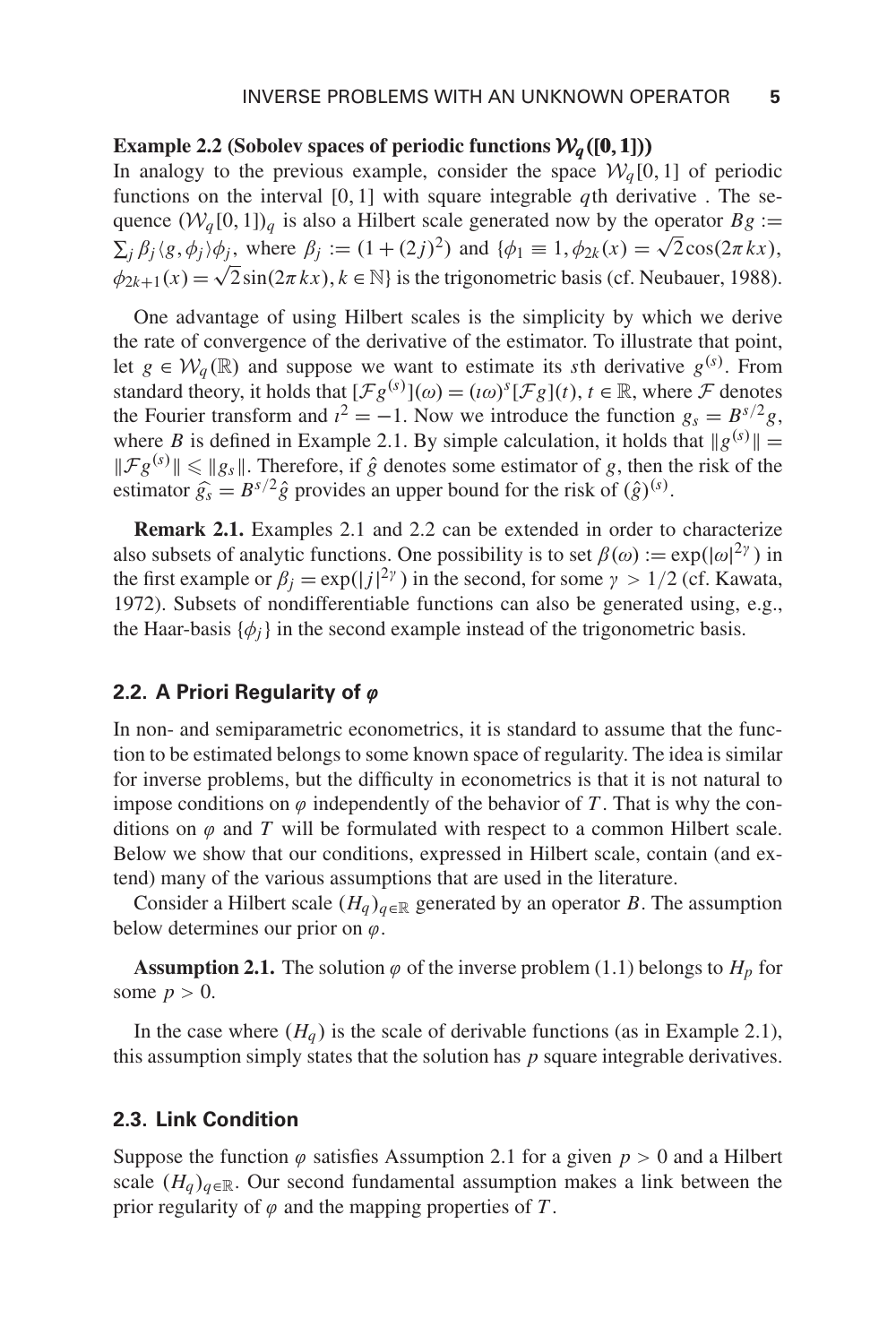**Assumption 2.2.** If  $\varphi \in H_p$ ,  $p > 0$ , then there exists a continuous, strictly increasing function  $\kappa : \mathbb{R}^+ \to \mathbb{R}^+$  with  $\kappa(0+)=0$  such that, for some finite constant  $d > 1$ , the operator *T* satisfies

$$
\|g\|_{-p}/d \le \left\| \kappa(T^*T)g \right\| \le d \, \|g\|_{-p} \quad \text{ for all } g \in H. \tag{2.1}
$$

To understand how that assumption quantifies the regularity of *T* , consider again the case where  $(H_a)$  is the scale of differentiable functions (as in Example 2.1) and suppose *T* is a smoothing operator. For instance, suppose that *T* is smoothing one time; that is, there exists one more derivative of  $Tg$  than of  $g$ . Another way to express that relation is to assume that the norm of  $||Tg||$  is equivalent to the norm<sup>2</sup> of  $||B^{-1/2}g||$ . In the notations of Assumption 2.2 we equivalently write<sup>3</sup>  $\|(T^*T)^{1/2}g\| \le ||g||_{-1}$ . Now, if we assume that the solution  $\varphi$  has, e.g., three derivatives, that is,  $p = 3$  in Assumption 2.1, then it is easy to verify that condition (2.1) holds with  $\kappa(t) = t^{3/2}$ .

The last assumption therefore quantifies the relative regularity of *T* with respect to the regularity of  $\varphi$ . That relative regularity is characterized by the function  $\kappa$ . As we will see in the applications below, the link function  $\kappa$  essentially determines the bound for the risk and hence the rate of convergence.

In the case where we are interested in estimating the derivatives of  $\varphi$ , the above assumption has to be slightly modified. Consider again the scale of Sobolev spaces introduced in Example 2.1. Our target function now is  $\varphi_s = B^{s/2} \varphi$  for some  $0 \leq s < p$ , where p determines the prior number of existing derivatives of  $\varphi$  by Assumption 2.1. If we rewrite the initial problem as

$$
r = T\varphi = T B^{-s/2} B^{s/2} \varphi = T_s \varphi_s
$$
 (2.2)

with obvious definition for  $T_s$ , we again see how Hilbert scales easily handle the problem of estimating the derivative. Assumption 2.2 is thus extended to the assumption below.

**Assumption 2.3.** If  $\varphi \in H_p$ ,  $p > 0$ , then, for  $0 \leq s < p$ , there exists a continuous, strictly increasing function  $\kappa : \mathbb{R}^+ \to \mathbb{R}^+$  with  $\kappa(0+) = 0$  such that, for some finite constant  $d > 1$ , the operator T satisfies

$$
\|g\|_{s-p}/d \le \left\| \kappa(T_s^* T_s)g \right\| \le d \left\| g \right\|_{s-p} \quad \text{for all } g \in H. \tag{2.3}
$$

Once again, we look at Example 2.1 above to illustrate that assumption. If the true function  $\varphi$  is three times differentiable, that is,  $p = 3$  in Assumption 2.1; if we are interested by the first derivative of  $\varphi$ , that is,  $s = 1$ ; and if the operator *T* is smoothing one time, then it is easy to check that  $T_s$  is smoothing two times and condition (2.1) holds with  $\kappa(t) = t^{1/2}$ .

## **2.4. Connection with the Literature**

Before stating our main results, we link the above conditions with the most standard notions and assumptions that have been used before in the econometric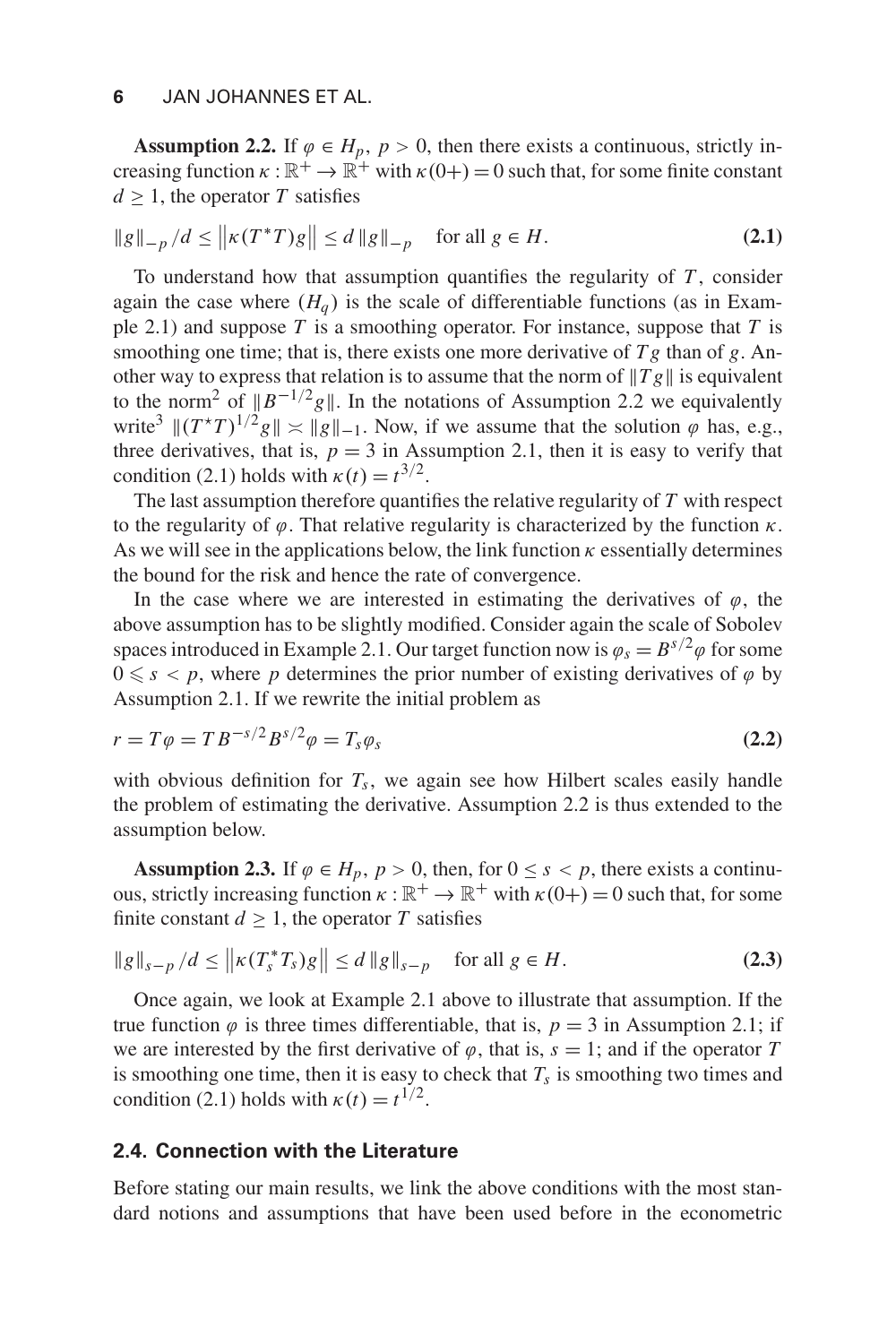literature on inverse problems. As far as we know, the existing literature in econometrics only covers the case  $s = 0$ , therefore we concentrate our discussion on that situation. In the next section we derive results for  $s \geq 0$ , that is, we are able to derive rates of convergence for the derivatives of  $\varphi$ .

If the Hilbert scale is given by the Sobolev spaces, we already mentioned that Assumption 2.1 is equivalent to assume that  $\varphi$  has  $p$  derivatives. Moreover, if the link function takes the form  $\kappa(t) = t^{p/2a}$ , we recover the case where *T* is said to be *finitely smoothing* (as named in Natterer, 1984). In the particular example of the convolution equation (1.2) this case corresponds to the ordinary smoothing condition of Fan (1991), i.e.,  $|\mathcal{F}\varphi(t)|^2 \asymp |t|^{-2a}$ . In the instrumental regression model  $(1.3)$  with a compact operator *T*, it similarly imposes that the eigenvalues of *T* are decreasing at a polynomial rate. This case was considered in Hall and Horowitz (2005, Sect. 4.2).

Assuming a finitely smoothing *T* is sometimes too restrictive. For example, in the convolution equation  $(1.2)$  it does not cover the case where the error density is super smooth, i.e.,  $|\mathcal{F}f(t)|^2 \approx \exp(-|t|^{2a})$ . We recover the case where *T* is infinitely smoothing if we set  $\kappa(t) = |\log(t)|^{-p/2a}$  in Assumption 2.2 (e.g., Mair, 1994). In the instrumental regression model (1.3), surprisingly there is no published paper considering that case as far as we know. However, that case is very natural since it covers the situation where (*Y*, *Z*,*W*) are jointly normal.

Assumptions 2.1 and 2.2 also recover the *source condition* often used in numerical analysis, and that has been considered in the nonparametric instrumental regression problem, e.g., in Darolles et al. (2002) and Hall and Horowitz (2005, Sect. 4.1). That setting is covered if the Hilbert scale is generated by the operator  $B = (T^*T)^{-1}$  and the link function is  $\kappa = t^{p/2}$ . As before, a polynomial link function is restrictive because it assumes strong conditions on the distribution functions involved in the instrumental regression problem. That was the motivation to consider a logarithmic link function in Johannes et al. (2011).

Finally, in recent work, Chen and Reiss (2011) established minimax risk lower bounds for the nonparametric instrumental regression model under similar assumptions to the above Assumptions 2.1 and 2.2. We recover their rate of convergence as a particular case (see the discussion of Proposition 4.1 in Section 4).

Table 1 summarizes the above connections.

| <b>TABLE 1.</b> Connections between particular Hilbert scales and various types of |  |  |  |  |
|------------------------------------------------------------------------------------|--|--|--|--|
| assumptions used in the literature                                                 |  |  |  |  |

| Hilbert scale $H_p$                             | $\kappa(t) = t^{p/2a}$                                                                                                   | $\kappa(t) =  \log(t) ^{-p/2a}$                                             |
|-------------------------------------------------|--------------------------------------------------------------------------------------------------------------------------|-----------------------------------------------------------------------------|
| Given by Sobolev spaces                         | $\varphi$ is <i>p</i> -times differentiable,<br>$T$ is finitely smoothing<br>with degree of smoothness $a$ for every $a$ | $\varphi$ is <i>p</i> -times differentiable,<br>$T$ is infinitely smoothing |
| Generated by $B = (T^*T)^{-1}$ Source condition | with $a=1$                                                                                                               | Log source condition<br>with $a=1$                                          |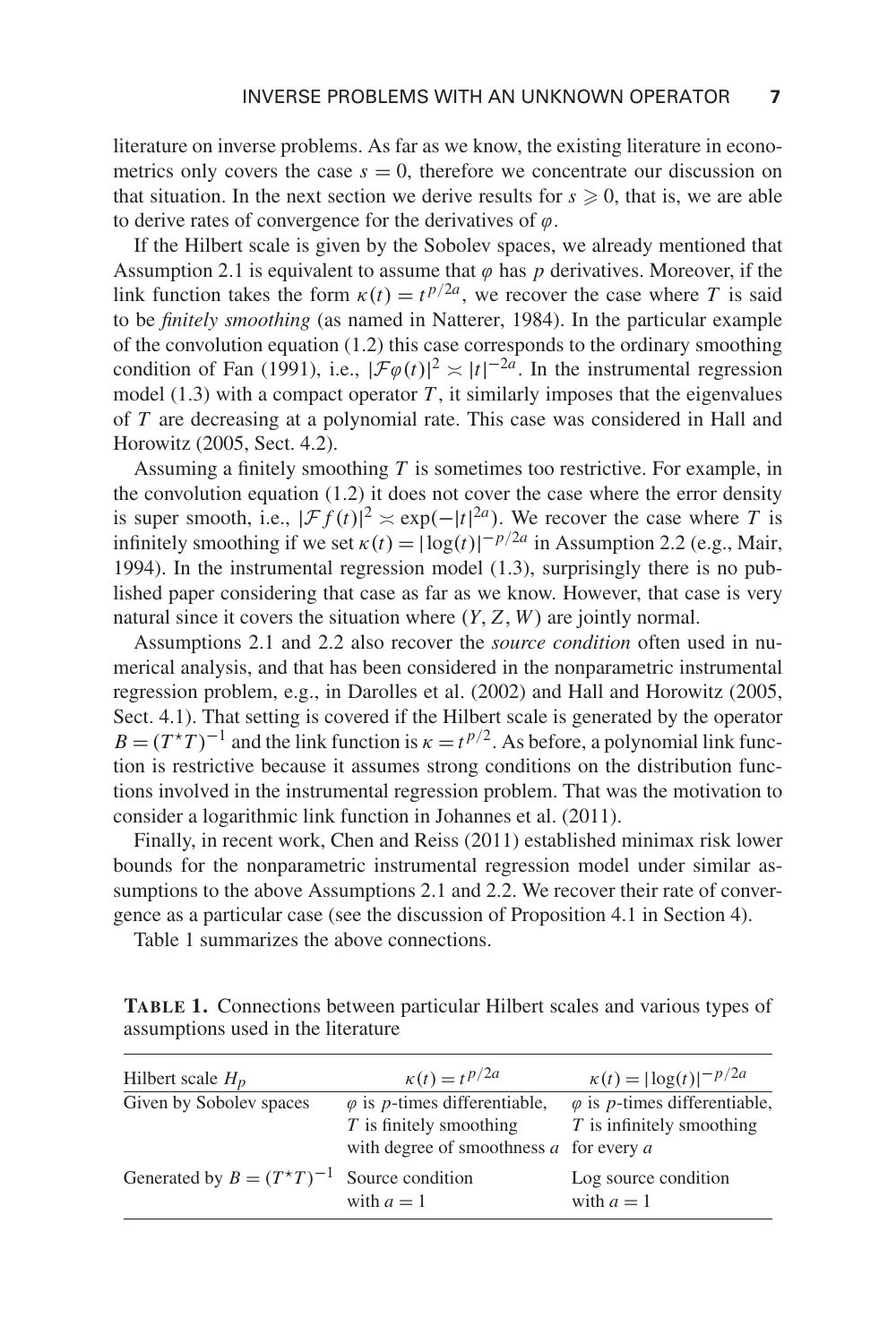## **3. RISK BOUNDS IN CASE OF KNOWN EIGENFUNCTIONS**

## **3.1. Eigenfunctions**

In this section we derive a risk bound in the particular case where the operator *B* defining the Hilbert scale, and the operator *T* have the same set of eigenfunctions. The general case will be discussed in the next section. However, the case where those operators share the same eigenfunctions is already of interest in some econometrics problems. The deconvolution problem is one example, as we will see later.

As suggested by the referee, since our main example is the deconvolution problem  $(1.2)$  on  $\mathbb{R}$ , we simplify the exposition and assume in this section that the eigenfunctions are given by the Fourier exponentials. The case of general eigenfunctions is a straightforward extension (see Remark 3.1).

The nice point when eigenfunctions are known is that a natural estimator of  $\varphi$  will be defined by a series estimator in the system of eigenfunctions. Let  $\mathcal F$ be the Fourier transform on  $\mathbb R$ . In this setting the structural model (1.1) implies that  $\mathcal{F}r(\cdot) = \lambda(\cdot)\mathcal{F}\varphi$ , where  $\lambda(\cdot)$  is the Fourier spectrum of *T* (e.g., the Fourier transform of the error density,  $f$ , in the convolution case  $(1.2)$ ).

Moreover, since the eigenfunctions of *T* are the Fourier exponential, it is natural to consider the Hilbert scale of Sobolev spaces, which is defined in Example 2.1. Recall that the operator *B* generating that scale is such that for all *g*,  $\mathcal{F} B g(\omega) = \beta(\omega) \mathcal{F} g(\omega)$ , where  $\beta(\omega) = (1 + \omega^2)$ . In that setting the link condition (2.3) can be rewritten as a link between the Fourier transform of *T* (given by  $\lambda(\cdot)$ ) and the Fourier transform of *B*:

$$
\beta^{s-p}(\cdot) \asymp \kappa (\lambda^2(\cdot)/\beta^s(\cdot))^2 \tag{3.1}
$$

almost surely. In order to show how this setting simplifies the estimation problem of  $\varphi_s$  (that is, the *s*th derivative of  $\varphi$ ), we go back to the inverse problem  $r = T_s \varphi_s$ , see (2.2). The decomposition implies after straightforward calculations that

$$
\mathcal{F}\varphi_s(\cdot) = \frac{\beta^{s/2}(\cdot)}{\lambda(\cdot)} \mathcal{F}r(\cdot)
$$
\n(3.2)

almost surely. This shows that in case of a priori known eigenfunctions, the estimation of  $\varphi_s$  is reduced to the estimation of the Fourier spectrum  $\lambda(\cdot)$  of *T*, and the unknown function  $\mathcal{F}r(\cdot)$ . That idea is developed next.

#### **3.2. Risk Bound When the Spectrum Is Known**

First we show a direct proof for a risk bound when the Fourier spectrum  $\lambda$  is known. In deconvolution, it means that the error density,  $f$ , is known and only an estimator  $\mathcal{F}r$  of the function  $\mathcal{F}r$  is required. Due to the ill-posedness of the inverse problem, it is well known that replacing the unknown function  $\mathcal{F}r$  in (3.2) by its estimator generally will not lead to a consistent estimator of  $\varphi_s$ . Therefore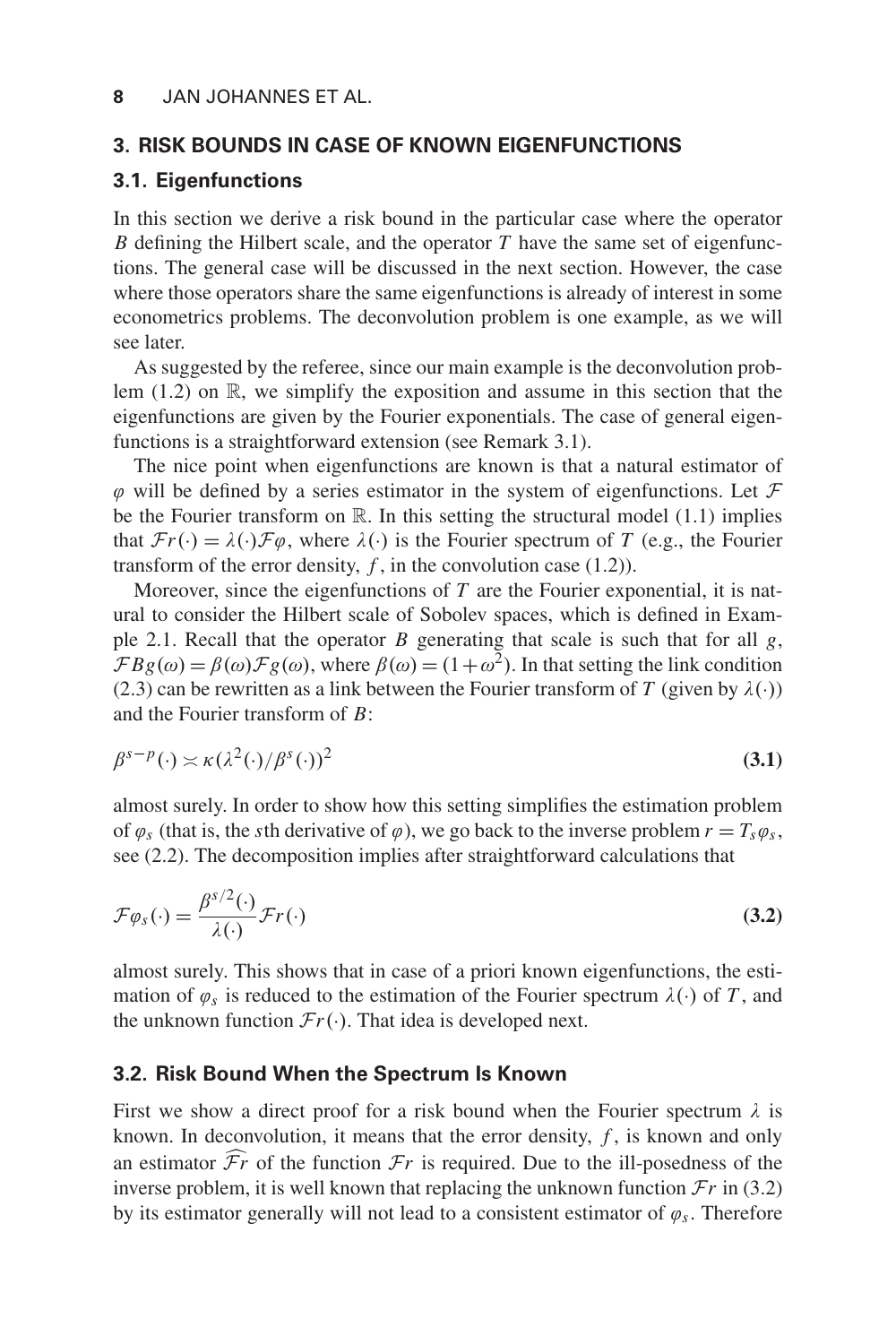we introduce a threshold that exploits the link condition (3.1). An estimator  $\tilde{\varphi}_s$  of  $\varphi_s$  is then given by the inverse Fourier transform of

$$
\mathcal{F}\widetilde{\varphi}_s(\cdot) = \frac{\beta^{s/2}(\cdot)}{\lambda(\cdot)} \widehat{\mathcal{F}}r(\cdot) \mathbb{I}\{\beta^{s-p}(\cdot) \geqslant d\kappa(\delta^*)^2\}.
$$
 (3.3)

The next proposition shows that the rate of convergence of the estimator is driven by the link function  $\kappa$ .

PROPOSITION 3.1. Let  $\widehat{F}$ *r* be an estimator of  $\mathcal{F}$ *r* such that  $\mathbb{E}|\widehat{\mathcal{F}}r - \mathcal{F}r|^2 \leq$ *c*η *uniformly over* μ*a*.*e*. *for some c* > 0*. Under Assumptions 2.1 and 2.3, if the threshold*  $\delta^* := \delta^*(\eta)$  *satisfies* 

$$
D^{-1} \leqslant \frac{\eta}{\kappa(\delta^*)^2} \left\| \frac{\mathbb{I}\{\beta(\cdot)^{s-p} \geqslant d\kappa(\delta^*)^2\}}{\sqrt{\Phi(\beta(\cdot)^{s-p}/d)}} \right\|^2 \leqslant D,
$$
\n(3.4)

*where*  $\Phi$  *is the inverse function of*  $\kappa(\cdot)^2$ *, then there exists a constant*  $C \geq 1$  *only* depending on D, d, and c such that  $\mathbb{E} \left\| \widetilde{\varphi}_s - \varphi_s \right\|^2 \leqslant C \cdot \kappa (\delta^*)^2 \cdot \max(\|\varphi\|_p^2, 1).$ 

**Proof.** Define the regularized solution  $\varphi_s^{\alpha} := \mathcal{F}^{-1}[\mathcal{F}\varphi_s \mathbb{I}\{\beta^{s-p} \geq d\kappa(\delta^*)^2\}]$ and consider the usual decomposition of the risk in a bias and a variance term:

$$
\mathbb{E}\left\|\widetilde{\varphi}_s-\varphi_s\right\|^2\leqslant 2\mathbb{E}\|\widetilde{\varphi}_s-\varphi_s^{\alpha}\|^2+2\|\varphi_s^{\alpha}-\varphi_s\|^2.
$$

Using that F and  $\mathcal{F}^{-1}$  have norm one, and with equation (3.2), the first term of the right-hand side is bounded by  $2c\eta \|\mathbb{I}\{\beta^{s-p}/d \geq \kappa(\delta^*)^2\} \beta^{s/2}/\lambda\|^2$ . Now, due to the link condition (3.1) we have  $\beta^{s-p}/d \le \kappa(\lambda^2/\beta^s)^2$ , which implies  $\beta^{s}/\lambda^{2} \leq 1/\Phi(\beta^{s-p}/d)$  by definition of the function  $\Phi$ . Therefore the first term is bounded by  $2c\eta \|\mathbb{I}\{\beta^{s-p}/d \geq \kappa(\delta^*)^2\}/\Phi^{1/2}(\beta^{s-p}/d)\|^2$ . Since the second term is bounded by

$$
2d\kappa(\delta^*)^2\left\|\beta^{(p-s)/2}\mathcal{F}\varphi_s\mathbb{I}\{\beta^{s-p}/d<\kappa^2(\delta^*)\}\right\|^2\leqslant 2d\kappa(\delta^*)^2\left\|\varphi\right\|_p^2,
$$

we obtain that

$$
\mathbb{E} \left\| \widetilde{\varphi}_s - \varphi_s \right\|^2 \leqslant 2c \, d \kappa (\delta^*)^2 \left\{ \frac{\eta}{\kappa (\delta^*)^2} \left\| \frac{\mathbb{I} \{ \beta(\cdot)^{s-p} \geqslant d \kappa (\delta^*)^2 \}}{\sqrt{\Phi(\beta(\cdot)^{s-p}/d)}} \right\|^2 + 1 \right\}
$$
  
\$\times \max(\|\varphi\|\_p^2, 1).

Therefore the constraint (3.4) on  $\delta^*$  implies the result, which completes the  $\Box$ 

We show in the application below that  $\kappa(\delta^*)^2$  is the minimax-optimal rate of convergence. First we consider the extension of the result to the case where the spectrum  $\lambda$  is unknown and hence has to be estimated.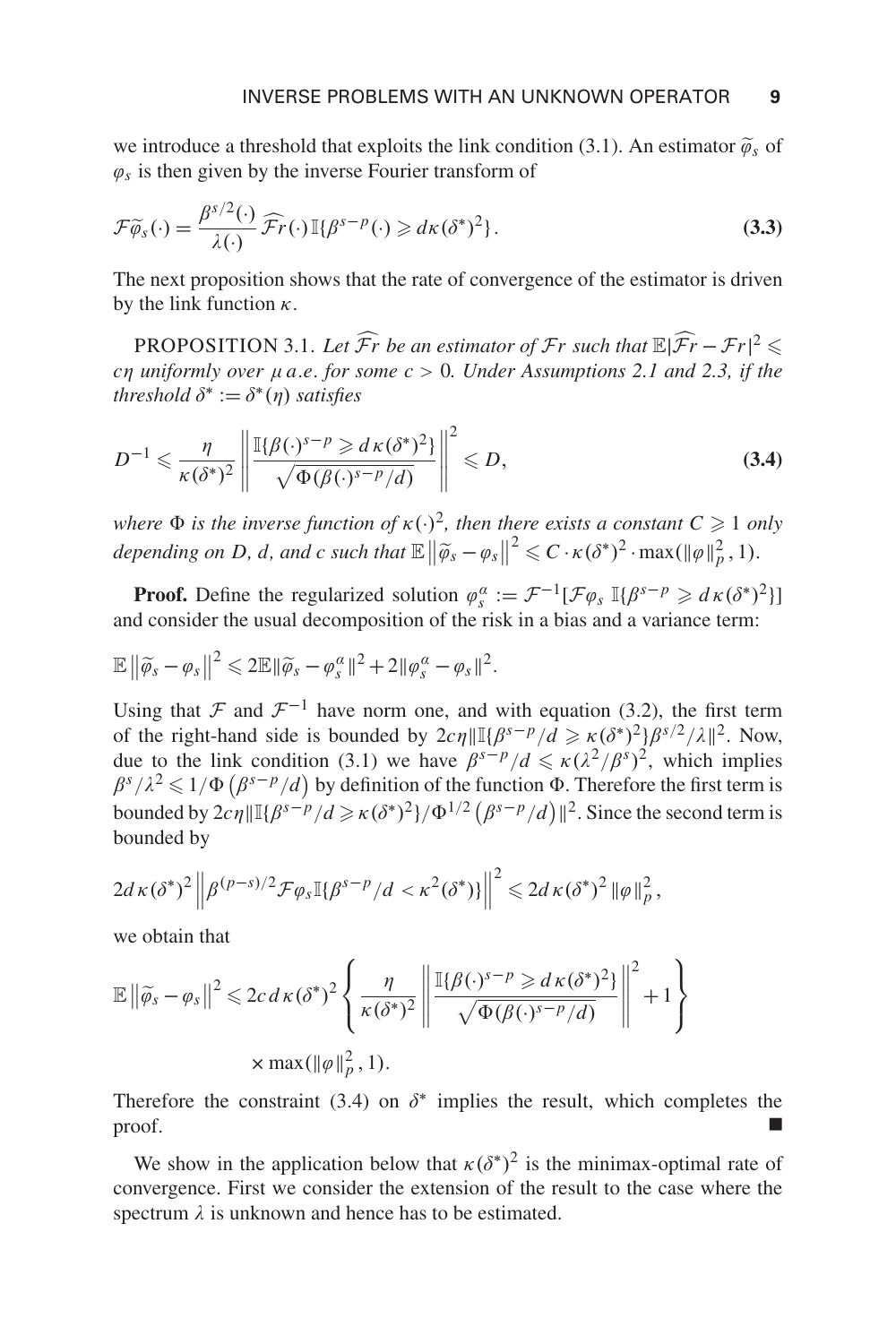#### **3.3. Risk Bound When the Spectrum Is Unknown**

In some situations, the spectrum  $\lambda$  is unknown but can be estimated. In deconvolution, it means that the density of the error *f* is unknown (see the application in Section 3.4 below). In that case, there exist estimators  $\mathcal{F}r$  and  $\lambda$  of  $\mathcal{F}r$  and  $\lambda$ , respectively. As in the previous section, replacing the unknown spectrum  $\lambda$  by its estimator in (3.3) does not lead to a consistent estimator of  $\varphi_s$ . Therefore we introduce a second threshold  $\alpha$  in order to control the decay of  $\hat{\lambda}$  to 0 (even if  $\lambda$  is far away from 0, its estimator  $\hat{\lambda}$  can be very small). Thereby a natural estimator  $\hat{\varphi}_s$  of  $\varphi_s$  is given by the inverse Fourier transform of

$$
\mathcal{F}\widehat{\varphi}_s(\cdot) := \frac{\beta^{s/2}(\cdot)}{\widehat{\lambda}(\cdot)} \widehat{\mathcal{F}}r \, \mathbb{I}\{\beta^{s-p}(\cdot) \geq d\kappa^2(\delta^*)\} \, \mathbb{I}\{\widehat{\lambda}(\cdot)^2/\beta^s(\cdot) \geq \alpha\}.
$$
 (3.5)

The choice of the thresholds  $\delta^*$  and  $\alpha$  are discussed in the next result.

THEOREM 3.1. *Let* F *r and* λ *be estimators of* F*r and* λ*, respectively, such that the inequalities*

$$
\mathbb{E}|\widehat{\mathcal{F}}r - \mathcal{F}r|^4 \leqslant c_1\eta^2,\tag{3.6}
$$

$$
\mathbb{E}|\widehat{\lambda} - \lambda|^4 \leqslant c_2 \tau^2 \tag{3.7}
$$

*hold true uniformly over*  $\mu$  *a.e. for some*  $\eta$ *,*  $\tau > 0$  *and*  $c_1, c_2 \geq 1$ *. Under Assumptions 2.1 and 2.3, if the estimator*  $\hat{\varphi}_s$  *is defined with a threshold*  $\delta^* := \delta^*(\eta)$ *such that (3.4) holds for some D*  $\geq$  *1, and if the second threshold satisfies*  $\alpha$  =  $\max(\delta^*/4, \tau)$ *, then* 

$$
\mathbb{E}\left\|\widehat{\varphi}_s-\varphi_s\right\|^2\leqslant C\{\kappa(\delta^*)^2+\max(\kappa(\tau)^2,\tau)\}\cdot\max(\|\varphi\|_p^2,1),
$$

*where C is a strictly positive constant only depending on* κ*, c*1*, c*2*, d, and D.*

Because the proof involves some technical parts, it is deferred to Appendix A.1.

We show below that this bound is minimax in an important application. Theorem 3.1 surprisingly shows that the choice of the second threshold parameter  $\alpha$  is automatic from the optimal choice of the first threshold  $\delta^*$ . Moreover, the optimal δ<sup>∗</sup> in Theorem 3.1 is identical to the one in Proposition 3.1 where the spectrum  $\lambda$ is known.

**Remark 3.1.** In this technical remark we argue that, in the most general case where the eigenfunctions are not necessarily the Fourier exponentials, the results are extended by using the spectral decomposition of the operator  $T^*T$ . According to the spectral theorem (cf. Halmos, 1963), there exists a measurable function  $\lambda^2$  defined on some measure space  $(\Omega, \mathfrak{B}, \mu)$  with values in the spectrum of  $T^*T$ and unitary mapping<sup>4</sup>  $U : H \to L^2_{\mu}(\Omega)$  such that  $UT^*TU^{-1}g = \lambda^2 g$ ,  $\mu$  a.e., for all  $g \in L^2_{\mu}(\Omega)$ . Moreover, there exists a partial isometry  $V : G \to L^2_{\mu}(\Omega)$  such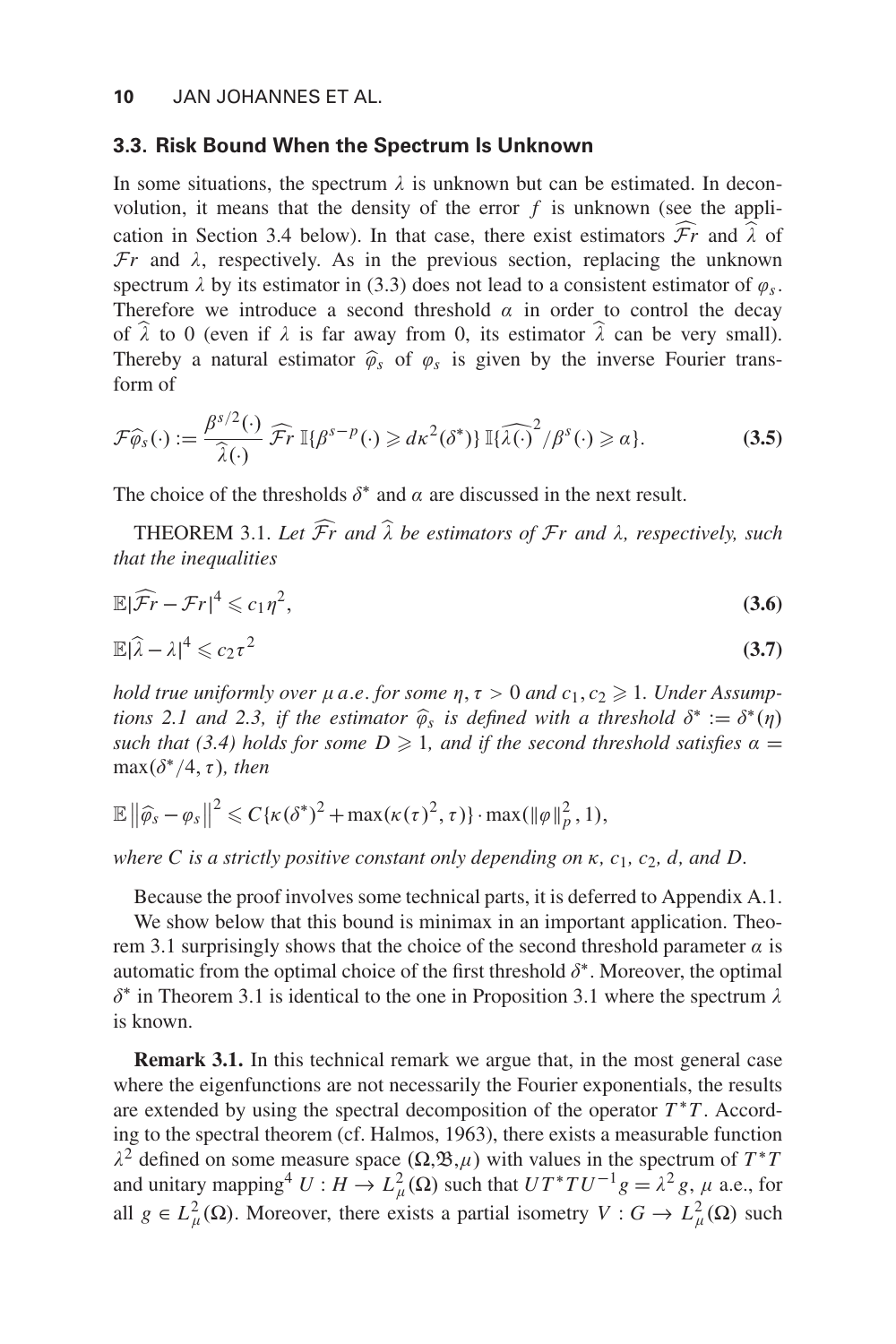that  $VTU^{-1}g = \lambda g$ ,  $\mu$  a.e., for all  $g \in L^2_{\mu}(\Omega)$ . In the deconvolution problem, *U* and  $V$  are the Fourier transform. In that setting, assuming that  $B$  has the same eigenfunctions, we write  $UBU^{-1}g = \beta g$ ,  $\mu$  a.e., for every g with the same unitary operator *U* and some measurable function  $\beta$  with values in the spectrum of *B*. A strong connection is therefore assumed between the Hilbert scale and the inverse problem, and that connection is modeled by the existence of the common operator *U* in the above spectral decompositions.

## **3.4. Application 1: Deconvolution on** R **with Unknown Error Distribution**

We illustrate the above theorem by an application to density estimation with measurement error. The problem arises when we want to estimate the density  $\varphi$  of a random variable *X* that is observed with a contamination by some independent additive noise of density *f*. The observational model is  $Y = X + \varepsilon$ , where the density of the observation *Y*,  $r(y)$ , satisfies  $r = f \star \varphi$ ; see also (1.2). A majority of papers assume the density *f* to be known, which is convenient in theory but may not be realistic in practice.

In the following application we do not assume the density of the error to be known. General results on estimation and identification in that setting may be found in Schwarz and Van Bellegem (2010). Below we assume to observe an i.i.d. sample of the error distribution. That sample allows us to estimate the error density, and hence it is of interest to analyze the impact of this estimation on the rate of convergence of the resulting deconvolution estimator. That situation has been considered in Neumann (1997) and Johannes (2009). An application of Theorem 3.1 in that setting will show new optimal results on the rate of convergence that was not covered by this literature.

Suppose we observe an i.i.d. sample  $Y_1, \ldots, Y_n$  generated from the distribution *r* and another i.i.d. sample  $\epsilon_1, \ldots, \epsilon_m$  from *f*. In the convolution model (1.2), the operator to be inverted is the convolution with *f* .

From the observations, we consider the estimators  $\widehat{Fr}(\omega) = (n\sqrt{2\pi})^{-1}$  $\sum_{j=1}^{n} \exp(-i\omega Y_j)$  and  $\overline{\mathcal{F}}f(\omega) = (m\sqrt{2\pi})^{-1} \sum_{j=1}^{m} \exp(-i\omega \varepsilon_j)$ . In order to apply Theorem 3.1, we first need to check conditions (3.6) and (3.7) on the estimators  $\mathcal{F}r$  and  $\mathcal{F}f$ . These conditions are fulfilled since, by application of Petrov (1995, Thm. 2.11), there exists a positive constant  $C > 0$  such that  $\sup_{\omega \in \mathbb{R}} \mathbb{E} |[\widehat{f}_r](\omega) - [\mathcal{F}_r](\omega)|^4 \leqslant C/n^2$  and  $\sup_{\omega \in \mathbb{R}} \mathbb{E} |[\widehat{f}_r](\omega) - [\mathcal{F}_f](\omega)|^4$  $\leqslant C/m^2$ .

As recalled in Section 2.4, rates of convergence of the deconvolution estimator are usually derived assuming that  $\varphi$  is ordinary smooth and under two sets of assumptions on  $\mathcal{F}f$ , namely,  $\mathcal{F}f$  is ordinary or supersmooth. Those conditions are covered in our setting if one consider the scale of Sobolev spaces and various link functions  $\kappa$  (cf. Table 1). Therefore, suppose  $\varphi$  belongs to  $\mathcal{W}_p(\mathbb{R})$  and we want to estimate the *s*th derivative  $f_X^{(s)}$  of  $\varphi$ . Following the general approach, we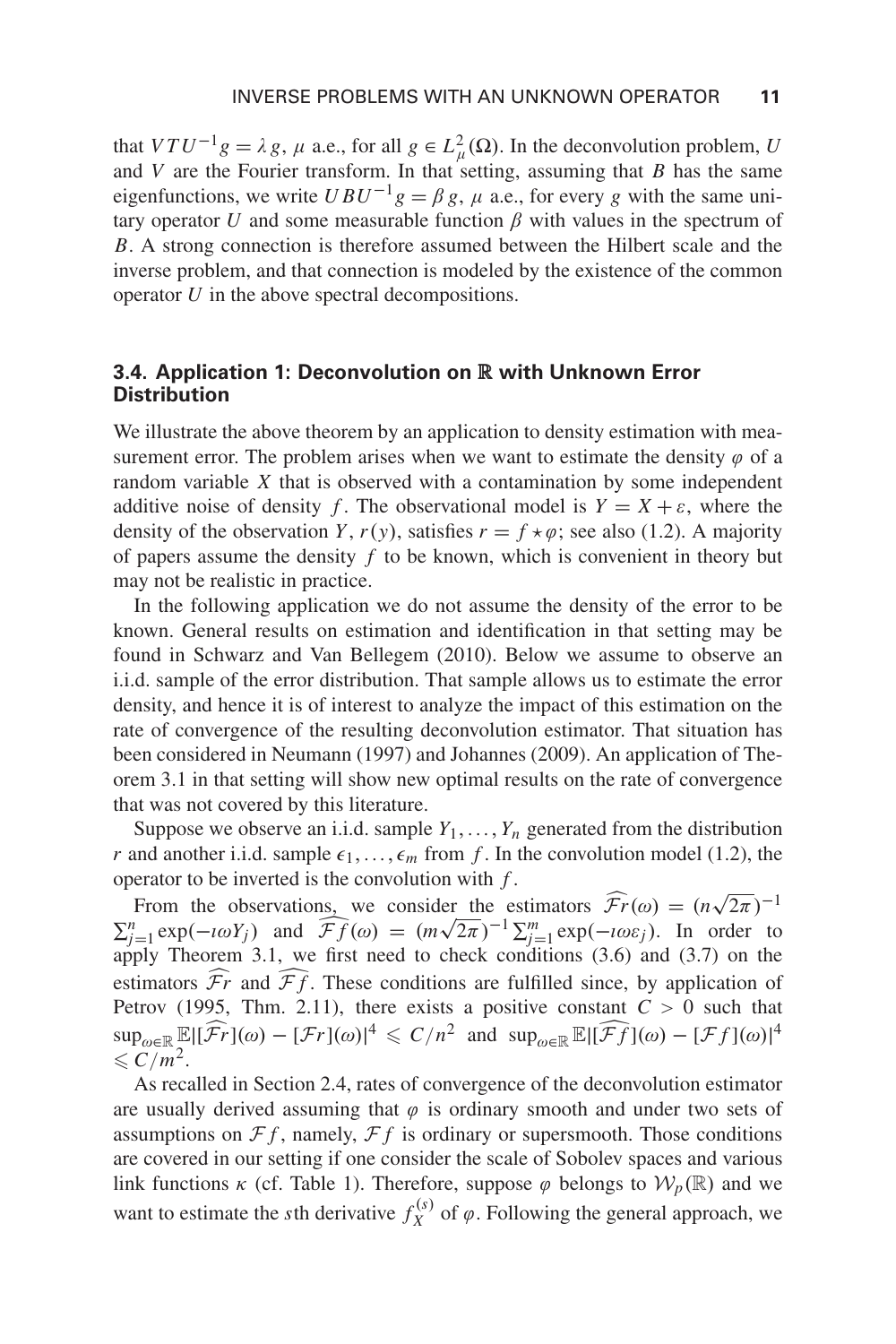propose a new double threshold deconvolution estimator (DTDE) given by

$$
\widehat{\varphi^{(s)}} := \mathcal{F}^{-1} \left[ (\iota \omega)^s \frac{\widehat{\mathcal{F}}r(\omega)}{\sqrt{2\pi \widehat{\mathcal{F}}f(\omega)}} \mathbb{I}\{ (1+\omega^2)^{s-p} \geq \kappa^2(\delta^*) \} \times \mathbb{I}\{ |\widehat{\mathcal{F}}f(\omega)|^2 \geq \alpha (1+\omega^2)^s \} \right],
$$
\n(3.8)

where  $\delta^* := \delta^*(n)$  and  $\alpha^*(n,m)$  are two thresholds that decrease to zero as the sample sizes *n* and *m* increase.

PROPOSITION 3.2. *In the convolution model*  $r = f * \varphi$  with unknown f, *assume*  $\varphi \in \mathcal{W}_p(\mathbb{R})$  *for some*  $p > 0$  *and consider the DTDE estimator* (3.8) *of the* sth derivative of  $\varphi$  for  $0 \leqslant s < p$ .

*(i) Let f be ordinary smooth, i.e.,*  $|\mathcal{F}f|^2 \approx (1+t^2)^{-a}$ ,  $a > 0$ . Consider the *thresholds*  $\kappa(\delta^*) \approx n^{-2(p-s)/(2(p+a)+1)}$  *and*  $\alpha \approx \max(n^{-2(a+s)/(2(p+a)+1)},$ *m*−1)*. Then we have*

$$
\mathbb{E} \|\widehat{\varphi^{(s)}} - \varphi^{(s)}\|^2 = O\Big(n^{-2(p-s)/(2(p+a)+1)} + m^{-(1 \wedge (p-s)/(a+s))}\Big).
$$

*(ii) Let f be supersmooth, i.e.,*  $|\mathcal{F}f|^2 \approx \exp(-|t|^{2a})$ ,  $a > 0$ . Consider the *thresholds*  $\kappa^2(\delta)^* \approx (\log n)^{-(p-s)/a}$  *and*  $\alpha \approx \max(n^{-c}, m^{-1})$ *, c* > 0*. Then we have*  $\mathbb{E} \|\widehat{\varphi^{(s)}} - \varphi^{(s)}\|^2 = O\left((\log n)^{-(p-s)/a} + (\log m)^{-(p-s)/a}\right).$ 

**Proof.** Observe that in case (*i*) Assumption 2.3 is satisfied with  $\kappa^2(t) =$  $|t|_T^{(p-s)/(a+s)}$  and hence  $\Phi(t) = |t|^{(a+s)/(p-s)}$ . The well-known approximation  $\int_{-T}^{T} |t|^r dt \approx T^{r+1}$  for  $r > 0$  together with the definition of  $\beta$  implies

$$
\int_{-T}^{T} 1/\Phi(\beta(t)^{s-p}/d) dt \approx |T|^{2(a+s)+1}.
$$

Define  $T^*$  by  $\delta^* =: \Phi(\beta(T^*)^{s-p}/d)$ . It follows that the condition on  $\delta^*$  given in (3.4) of Proposition 3.1 can be rewritten as

$$
1/n \asymp |\beta(T^*)|^{s-p} \left| \int_{-T^*}^{T^*} 1/\Phi(\beta(t)^{s-p}/d) dt \right|^{-1} \asymp |T^*|^{-2(p+a)-1}.
$$
 (3.9)

Thereby, we have  $\delta^* \ge n^{-2(a+s)/(2(a+p)+1]}$  and  $\kappa(\delta^*) \ge n^{-2(p-s)/(2(p+a)+1]}$ . Consequently, the result follows by applying Theorem 3.1.

In case (*ii*) Assumption 2.3 is satisfied with  $\kappa^2(t) = |\log t|^{-(p-s)/a}$  and hence  $\Phi(t) = \exp(-|t|^{a/(s-p)})$ . By applying Laplace's method (cf. Olver, 1974, Ch. 3.7) we have  $\int_{-T}^{T} 1/\Phi(\beta(t)^{s-p}/d) dt \approx \exp(|T|^{2a}) \approx 1/\Phi(\beta(T)^{s-p})$ . Hence, the condition on  $\delta^*$  writes now

$$
1/n \asymp |\beta(T^*)|^{s-p} \Phi(\beta(T^*)^{s-p}),
$$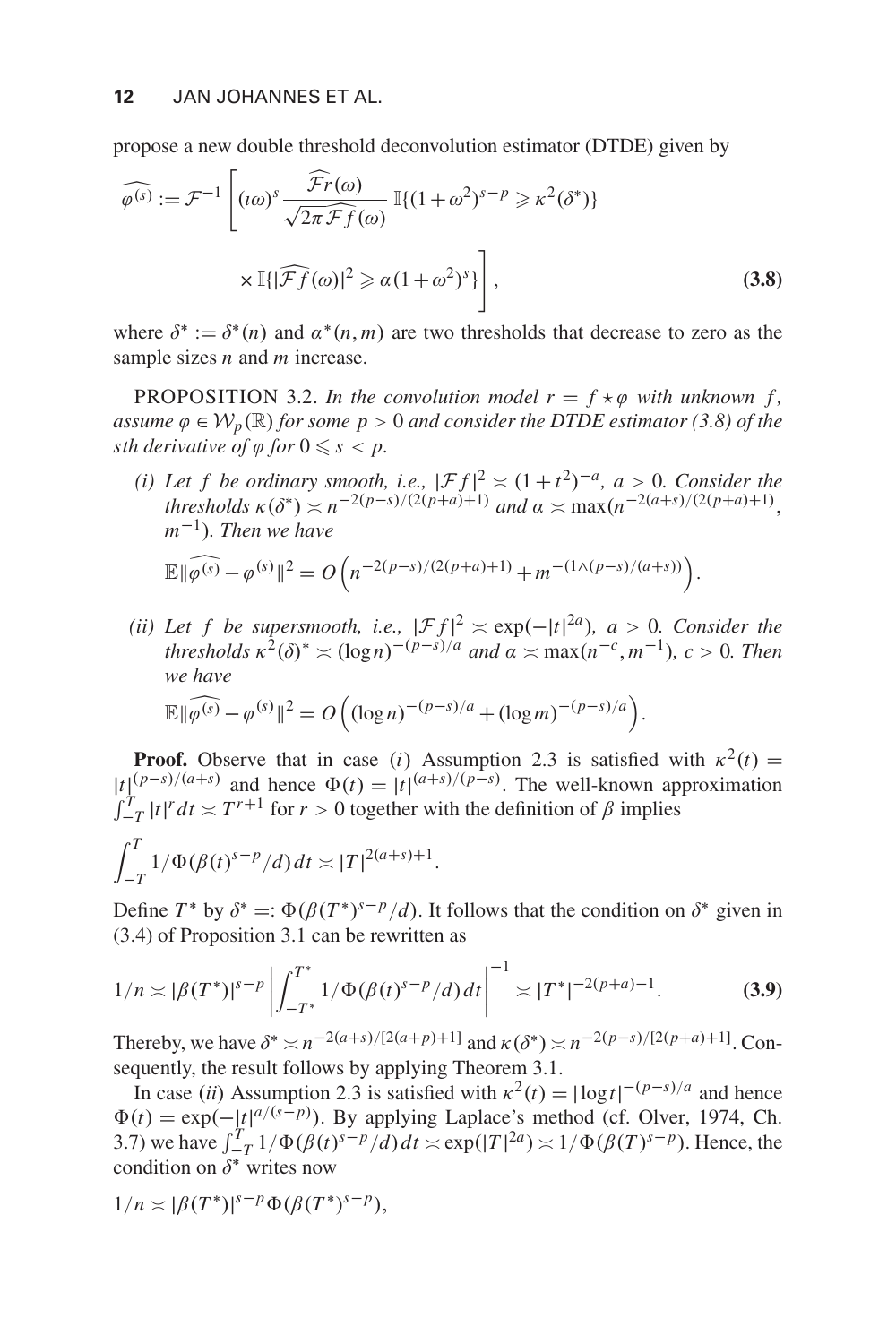which implies  $\kappa(\delta^*) \approx \omega(1/n)$ , where  $\omega$  denotes the inverse function of  $\omega^{-1}(t) =$ *t* ·  $\Phi$ (*t*). Since  $\omega$ (*t*) = |log*t*|  $^{-(p-s)/a}$ (1+*o*(1)) as *t* → 0 (cf. Mair, 1994), we conclude  $\kappa^2(\delta^*) \asymp |\log n|^{-(p-s)/a}$  and hence  $\delta^* \asymp n^{-c}$  for some sufficiently small *c*. The bound follows from Theorem 3.1.

The last proposition establishes the minimax-optimality of the DTDE in case of an ordinary and supersmooth error density under much milder assumptions than the one used in Neumann (1997) or Johannes (2009). However, other cases of interest are not considered in the literature, as, for example, the case where  $\varphi$  and *f* are both supersmooth (e.g., if they are Gaussian or Cauchy). In this situation, following Assumption 2.1,  $\varphi$  belongs to  $H_p(\mathbb{R})$ ,  $p > 0$ , with  $\beta(t) = \exp(|t|^{2\gamma})$ ,  $2\gamma > 0$  (see Example 2.1), and the DTDE of  $\varphi$  writes

$$
\widehat{\varphi} := \mathcal{F}^{-1}\left[\frac{\widehat{\mathcal{F}}r(\omega)}{\sqrt{2\pi\widehat{\mathcal{F}}f(\omega)}}\,\mathbb{I}\{\exp(-p|\omega|^{2\gamma})\geq \kappa^2(\delta^*)\}\,\mathbb{I}\{\left|\widehat{\mathcal{F}}f(\omega)\right|^2\geqslant \alpha\}\right].\tag{3.10}
$$

**PROPOSITION** 3.3. *Consider the convolution model*  $r = f * \varphi$  *with supersmooth*  $\varphi$ *, i.e.,*  $\varphi \in H_p(\mathbb{R})$ *,*  $p > 0$ *, with*  $\beta(t) = \exp(|t|^{2\gamma})$ *,*  $2\gamma > 0$ *, and unknown supersmooth*  $\hat{f}$ , *i.e.*,  $|\mathcal{F}f|^2 \approx \exp(-|t|^{2a})$ , with a >  $\gamma$ . Let DTDE esti*mator* (3.10) of  $\varphi$  *be defined by using thresholds*  $\kappa(\delta^*) \approx \exp(-p|\log n|^{7/a})$  *and*  $\alpha \asymp \max(n^{-c}, m^{-1})$ *, c* > 0*, then we have* 

$$
\mathbb{E}\|\widehat{\varphi}^{(s)}-\varphi^{(s)}\|^2=O\Big(\exp(-p|\log n|^{\gamma/a})+\exp(-p|\log m|^{\gamma/a})\Big).
$$

**Proof.** Assumption 2.3 is satisfied with  $\kappa^2(t) = \exp(-p|\log t|^{-\gamma/a})$  and hence  $\Phi(t) = \exp(-p^{-a/\gamma} |\log t|^{a/\gamma})$ . Then by applying Laplace's method, the condition on  $\delta^*$  can be rewritten as in (3.9). Consider first the case  $\gamma < a$ , then from (3.9) we obtain  $\kappa(\delta^*) \approx \exp(-p|\log n|^{y/a})$  and hence  $\delta^* \approx n^{-c}$  for some sufficiently small *c*. Therefore, the bound follows from Theorem 3.1, which proves the result.

#### **4. GENERAL RISK BOUNDS**

In the most general case, the eigenfunctions of the operator  $T$  in  $(1.1)$  are unknown, in contrast to the setting of the previous section. As a consequence, there is no natural orthonormal system that simplifies the problem to equation (3.2), and the threshold estimator is no longer the natural regularized estimator. In order to address the question of deriving rates of convergence, we first clarify the notion of regularized estimator.

#### **4.1. Regularized Estimator**

In order to estimate the function  $\varphi$  in (1.1), it is first necessary to estimate the operator *T* and the function *r*. The estimator of course depends on the particular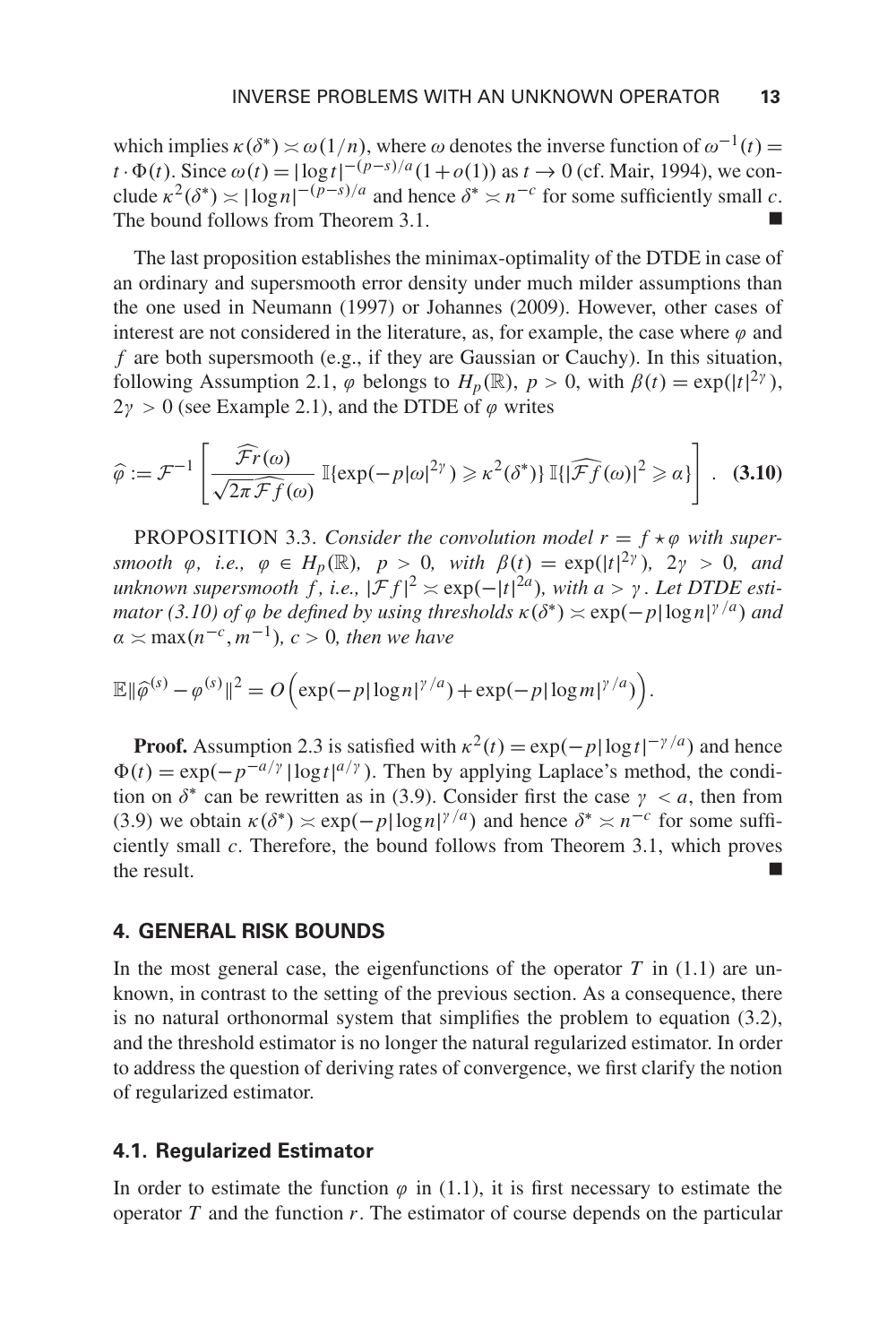inverse problem we are faced with (deconvolution, nonparametric instrumental regression, etc.). In the following, we do not intend to discuss the quality of these estimators, except that we give some considerations in our applications. Instead, we suppose in the main results that estimators  $\hat{T}$ ,  $\hat{T}_s$ ,  $\hat{r}$  of  $T$ ,  $T_s$ ,  $r$  are given, where  $T_s = T B^{-s/2}$  and  $\hat{T}_s = \hat{T} B^{-s/2}$ .

It is well known that the ill-posedness of equation (1.1) implies that a consistent estimator of  $\varphi$  is not found by a simple inversion of the estimated operator *T*ˆ *s*. A modification of the inversion, called regularization, is always necessary. We follow the notations of Tautenhahn (1996) and consider a general continuous regularization scheme in Hilbert scale given by

$$
\widehat{\varphi}_s = g_\alpha(\widehat{T}_s^* \widehat{T}_s) \widehat{T}_s^* \widehat{r}, \tag{4.1}
$$

where the function  $g_a : (0, c] \to \mathbb{R}$  is the regularization scheme that is a piecewise continuous function such that  $\lim_{\alpha \to 0+} g_\alpha(t) = 1/t$ . Note that, in contrast to Tautenhahn, the regularization scheme (4.1) covers the general case where the operator *T* is not necessarily known. The following example recalls that the regularization methods usually considered in econometrics are characterized by various functions  $g_\alpha$ .

#### **Example 4.1**

(i) The Tikhonov regularization is characterized by  $g_{\alpha}(t) = 1/(t + \alpha)$ , and the corresponding regularized estimator is the solution of the minimal penalized contrast problem

$$
\min_{\phi \in H_s} \left\| \hat{T}_s \phi - \hat{r} \right\|^2 + \alpha \left\| \phi \right\|_s^2.
$$

(ii) A generalization of the previous example is given by the Tikhonov regularization of order *m*. It is given by  $g_{\alpha}(t) = (1 - (\alpha/(t + \alpha))^{m})/t$  and  $m \geq 1$ . The regularized estimator  $\hat{\varphi}_s := \hat{\varphi}_{s,m}$  is the solution of the *m* iterative minimizations

$$
\widehat{\varphi}_{s,j} = \underset{\phi \in H_s}{\arg \min} \left\| \widehat{T}_s \phi - \widehat{r} \right\|^2 + \alpha \left\| \phi - \widehat{\varphi}_{s,j-1} \right\|_s^2, \quad j = 1, \ldots, m, \quad \widehat{\varphi}_{s,0} = 0.
$$

- (iii) The spectral cut-off considers  $g_{\alpha}(t) = 1/t$  for  $t \ge \alpha$ .
- (iv) The Landweber iteration procedure takes  $g_{\alpha}(t) = (1 (1 t)^{1/\alpha})/t$ .

The Tikhonov regularization is the most widely used regularization scheme in econometrics. Iterative Tikhonov is less used, and will be considered in an application below (Section 4.3). In the deconvolution problem presented above we have used the spectral cut-off (see also, e.g., Carrasco and Florens, 2011; Cavalier and Hengartner, 2005; or Bigot and Van Bellegem, 2009). The Landweber iterative regularization scheme is specifically studied in the context of nonparametric instrumental regression in Johannes et al. (2011).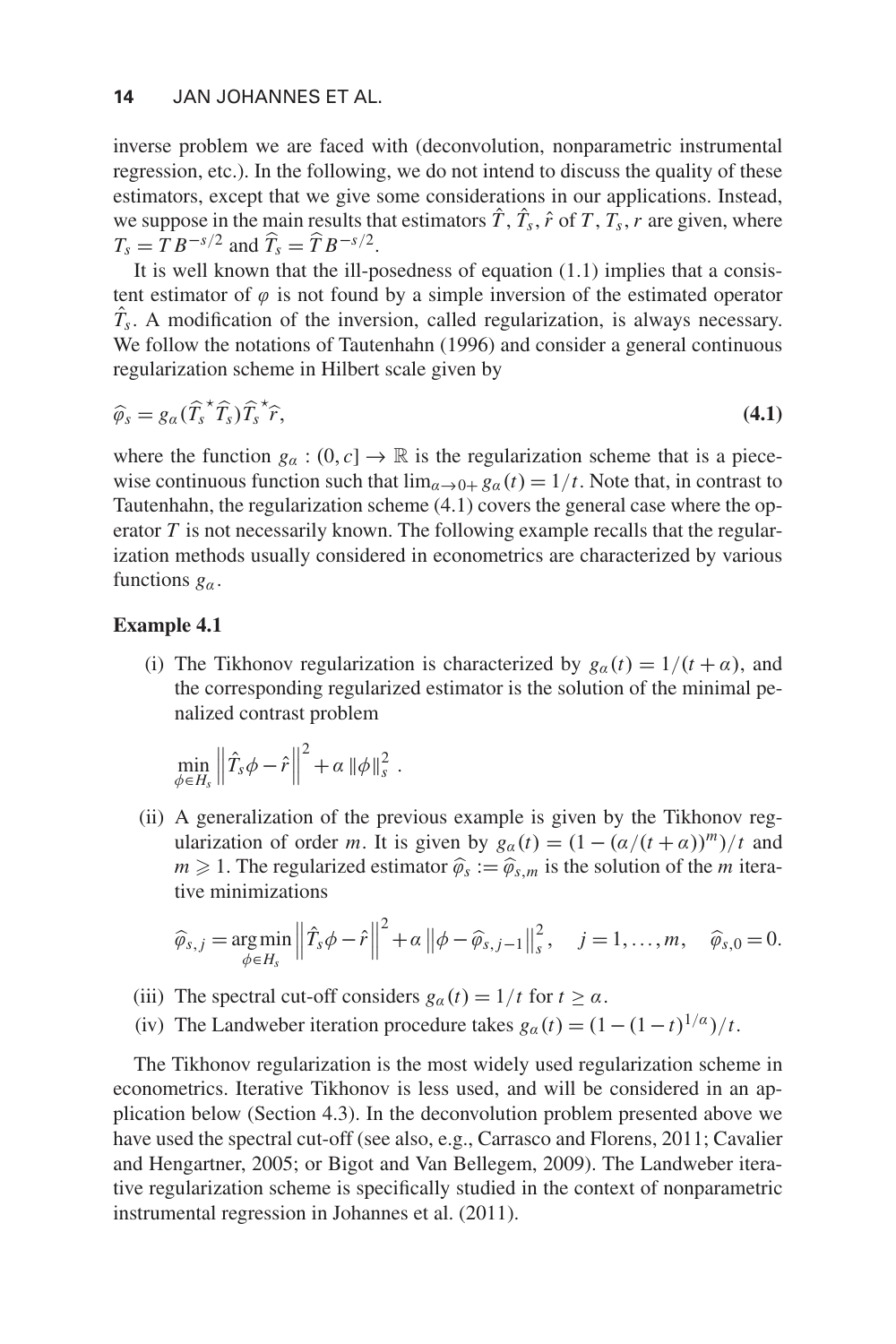#### **4.2. Main Results**

In this section we show that the assumption on the prior assumption on  $\varphi$  and the link condition, both conveniently expressed in a single Hilbert scale, are sufficient to derive an upper bound for the mean square convergence of the regularized estimator. Before stating the result, we introduce a restriction on the regularization scheme.

**Assumption 4.1.** There exist positive constants  $c_1$  and  $c_2$  such that

$$
\sup_{t>0} t^{1/2} |g_{\alpha}(t)| \le c_1/\sqrt{\alpha}, \qquad \sup_{t>0} |t g_{\alpha}(t)| \le 1,
$$
  
\n
$$
\sup_{t>0} t |1-t g_{\alpha}(t)| \le c_2 \alpha \qquad \sup_{t>0} |1-t g_{\alpha}(t)| \le 1.
$$

That type of assumption can already be found in Nair, Pereverzev, and Tautenhahn (2005) and leads to substantial simplifications in the proof. Note that the Tikhonov, order *m* Tikhonov, and spectral cut-off regularization fulfil these constraints, but the Landweber iteration procedure does not. Deriving the upper bound for the latter thus needs another proof technique, which can be found in Johannes et al. (2010).

THEOREM 4.1. *Under Assumptions 2.1 and 2.3 for a given concave link function*  $\kappa(\cdot)$ *, if the regularization scheme satisfies Assumption 4.1, then, for all*  $\alpha > 0$ *, the risk bound*

$$
\mathbb{E}\left\|\hat{\varphi}_s-\varphi_s\right\|^2 \leqslant C\left\{\alpha^{-1}\mathbb{E}\left\|\widehat{r}-\widehat{T}\varphi\right\|^2+\kappa\left(\alpha+\sqrt{\mathbb{E}\|\widehat{T}-T\|^4}\right)\right\}
$$

*holds true for a strictly positive, finite constant C.*

The last upper bound is a sum of two terms. The first term plays the role of a variance term and the second is a bias term. In fact, if the approximation error of the operator is sufficiently small (additional restrictions on the class of possible operators are needed for this), the bound becomes  $\alpha^{-1}\mathbb{E} \|\hat{r} - T\varphi\|^2 + \kappa(\alpha)$ , which is the upper bound that is found when the operator is known and does not have to be estimated. That bound is known to be optimal (Nair et al., 2005).

Moreover, under our assumptions the bound of the first term cannot be improved. (To see this, we can consider a deconvolution problem, where it is straightforward to show that an appropriate choice of  $\alpha$  the upper bound provides the optimal rate of convergence.) However, under more specific assumptions on the stochastic structure of the inverse problem, the bound of the variance can be improved. A detailed discussion with several examples can be found in Bissantz, Hohage, Munk, and Ruymgaart (2007).

The risk bound is derived under the assumption that the function  $\kappa$  is concave. That constraint can be relaxed at the price of a more restrictive connection between  $\kappa$  and the regularization scheme  $g_\alpha$ , leading to an alternative upper bound.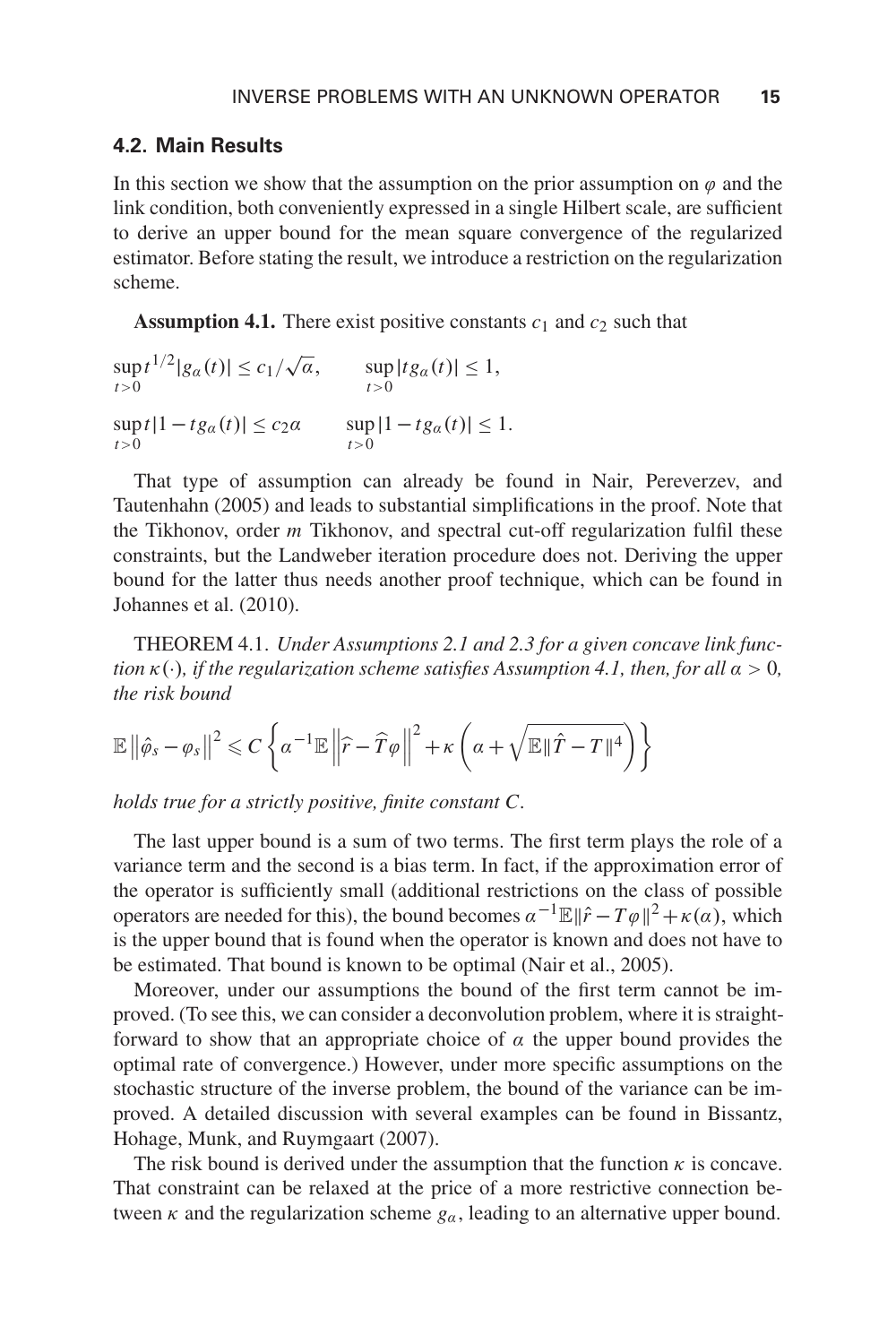THEOREM 4.2. *Under the conditions of Theorem 4.1 where we no longer assume the function*  $\kappa$  *to be concave, if we assume instead that there exists*  $c_{\kappa} > 0$ *such that*

$$
\sup_{t>0} \left\{ \kappa(t) \left( 1 - t g_{\alpha}(t) \right)^{1/2} \right\} \leqslant c_{\kappa} \cdot \kappa(\alpha), \tag{4.2}
$$

*then, for all* α > 0*, the inequality*

$$
\mathbb{E}\left\|\hat{\varphi}_s-\varphi_s\right\|^2 \leqslant C\left\{\frac{1}{\alpha}\mathbb{E}\left\|\widehat{r}-\widehat{T}\varphi\right\|^2+\kappa(\alpha)+\mathbb{E}\left\|\kappa(\widehat{T}_s^{\star}\widehat{T}_s)-\kappa(T_s^{\star}T_s)\right\|^2\right\}
$$

*is satisfied for a strictly positive, finite constant C.*

The first two terms of the upper bound involve the regularization parameter α. An optimal choice of α depending on  $\|\hat{r} - \hat{T}\varphi\|$  allows us to balance the two terms. The last term of the inequality involves the deviation between  $\kappa(\hat{T}_s^* \hat{T}_s)$  and  $\kappa(T_s^{\star}T_s)$ , which can be simplified in some situations.

To illustrate that simplification, consider the case  $s = 0$  and the source condition assumption for which Assumption 2.1 reduces to  $||(T^*T)^{-p/2}\varphi|| < \infty$ , and the degree of ill-posedness (Assumption 2.1) is satisfied with  $\kappa(t) \equiv t^{p/2}$ . In this mildly ill-posed problem, the following inequality due to Egger (2005) can be used:

$$
\left\|(\widehat{T}^{\star}\widehat{T})^{p/2}-(T^{\star}T)^{p/2}\right\|^2\leqslant C\left(\|\widehat{T}-T\|^{2\min(1,p)}+\|\widehat{T}-T\|^{2p}\right).
$$

Therefore the last term of the above risk is of order  $(\mathbb{E} || \hat{T} - T ||^{2p})^{\min(1,1/p)}$ .

For severely ill-posed problems where Assumption 2.1 holds with  $\kappa(t) \equiv$  $|\log(t)|^{-p/2}$ , the following result proved in Hohage (2000) is useful in order to bound the risk:

$$
\left\| \kappa(\widehat{T}^{\star}\widehat{T}) - \kappa(T^{\star}T) \right\|^2 \leqslant C \left\{ \kappa^2 \left( \left\| \widehat{T}^{\star}\widehat{T} - T^{\star}T \right\| \right) + \left\| \widehat{T}^{\star}\widehat{T} - T^{\star}T \right\| \right\}.
$$

Therefore the last term of the above risk is of order  $\mathbb{E}(|\log(\|\hat{T} - T\|)|^{-p})$ .

#### **4.3. Application 2: Nonparametric Instrumental Regression**

We illustrate the main result in the popular model of nonparametric instrumental regression (1.3) in the case  $H = L^2[0, 1]$  (cf. Hall and Horowitz, 2005, Sect. 4.2, for a detailed exposition). In the following, a new risk bound is derived from the previous results, in the case where  $r$  and  $T$  are estimated by the method of sieve and the regularization scheme is the iterative Tikhonov regularization.

From an i.i.d. sample  $(Y_i, Z_i, W_i)$ ,  $i = 1, \ldots, n$ , consider estimators of *r* and *T* constructed by projection on the trigonometric basis  $\{\phi_i\}_i$  (see Example 2.2) that are not necessarily the eigenfunctions of *T* . An orthogonal series estimator of *r* is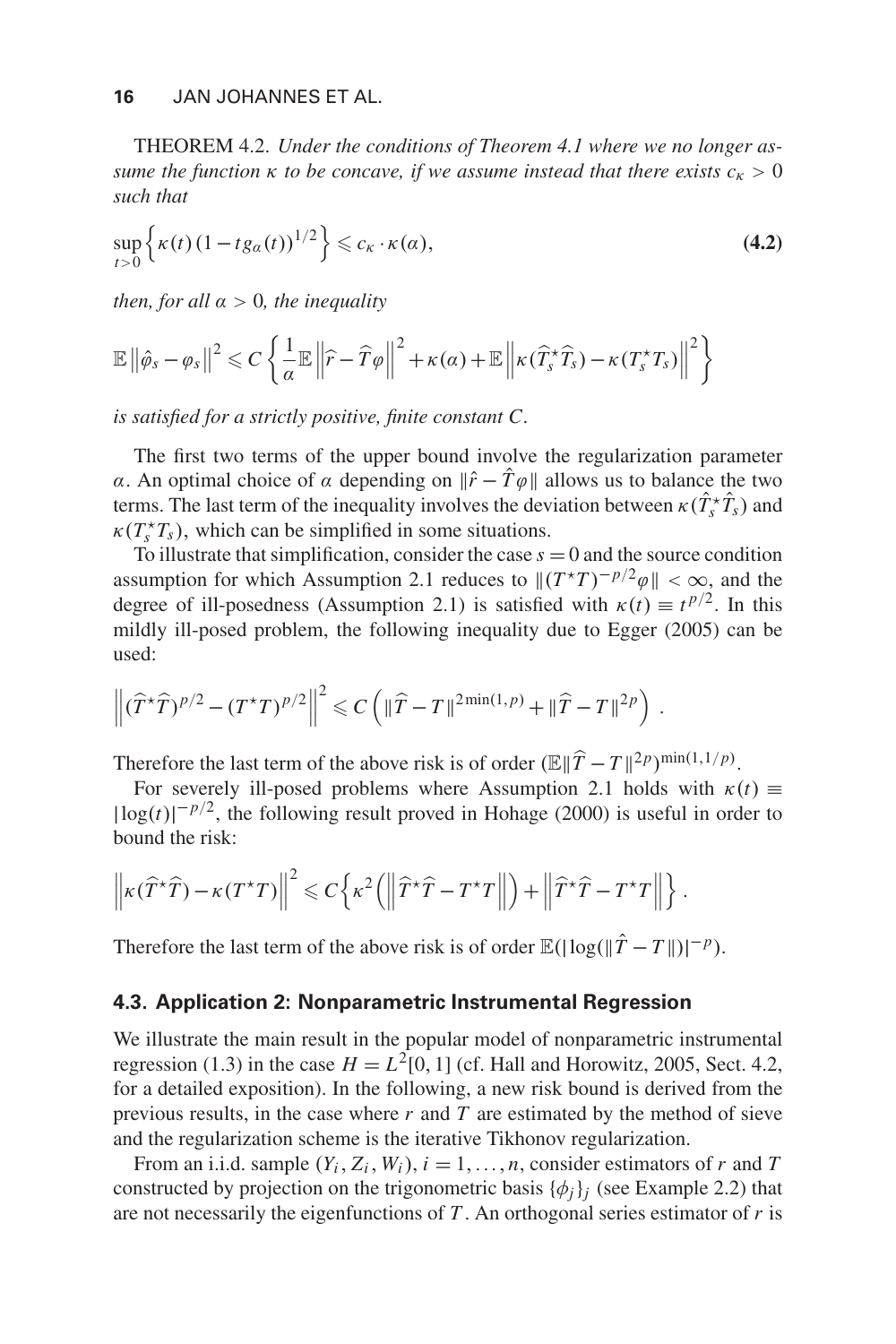given by

$$
\widehat{r}(\cdot) = \sum_{j=1}^{k} \widehat{r}_j \phi_j(\cdot),\tag{4.3}
$$

where  $\hat{r}_j = n^{-1} \sum_{i=1}^n Y_i \phi_j(W_i)$ ,  $j = 1, ..., k$ . The number *k* of estimated coefficients increases as the sample size *n* increases. In order to derive a series estimator of *T*, denote  $\phi(\cdot) = (\phi_1(\cdot), \dots, \phi_k(\cdot))'$ . Then a series estimator of *T* is given by

$$
\widehat{T}g := \boldsymbol{\phi}' \widehat{M} \langle g, \boldsymbol{\phi} \rangle, \tag{4.4}
$$

where  $\hat{M} := n^{-1} \sum_{i=1}^{n} \phi(W_i) \phi(Z_i)'$  and  $\langle g, \phi \rangle$  denotes the column vector  $(\langle g, \phi_1 \rangle, \dots, \langle g, \phi_k \rangle)'$ . The estimator of  $T^*$  is the dual of  $\hat{T}$ ; that is,  $\hat{T}^*h :=$  $\phi' M' \langle h, \phi \rangle$  where analogously  $\langle h, \phi \rangle := (\langle h, \phi_1 \rangle, \dots, \langle h, \phi_k \rangle)'$ . We also define the vector  $\hat{v} := \frac{1}{n} \sum_{i=1}^{n} Y_i \phi(W_i)$  such that the series estimator (4.3) of *r* can be written  $\widehat{r} = \psi' \widehat{v}.$ 

Suppose the prior on  $\varphi$  is described by using the Sobolev spaces  $(\mathcal{W}_q[0,1])_q$ . For  $s \geq 0$ , consider the Tikhonov regularization scheme of order  $\ell$  (cf. Example 4.1). If we define the diagonal matrix  $\nabla^s := \text{Diag}[(t)^s, (2t)^s, \ldots, (kt)^s]$ , the order- $\ell$ -iterated Tikhonov regularized estimator,  $\hat{\varphi}^{(s)} := \phi' \hat{\varphi}^{(s)}_{\ell}$ , is computed by solving the  $\ell$  linear equations

$$
(\widehat{M}'\widehat{M} + \alpha \nabla^s)\widehat{\varphi}_j^{(s)} = \widehat{M}'\widehat{v} + \alpha \nabla^s \widehat{\varphi}_{j-1}^{(s)}, \quad j = 1, \dots, \ell, \quad \widehat{\varphi}_0^{(s)} = 0.
$$
 (4.5)

PROPOSITION 4.1. Assume  $\varphi \in W_p([0,1])$  *for some p* > 0 *and that the link condition (Assumption (2.3)) holds with the scale of Sobolev spaces in*  $L^2[0,1]$ *. Consider the estimator* (4.5) *of the sth derivative of*  $\varphi$  *for*  $0 \leq s < p$ *.* 

*(i)* Suppose the operator T is finitely smoothing, that is,  $\kappa(t) = t^{(p-s)/2(a+s)}$ , *and suppose*  $\hat{T}$  *is such that*  $\mathbb{E} \|\hat{T} - T\|^{2(1 \vee (p-s)/(a+s))} = O(n^{-2\tau/(2\tau+1)})$  for *some*  $\tau > (p+a)$ *. If*  $\ell > (p-s)/(a+s)$ *, then* 

$$
\mathbb{E} \|\hat{\varphi}^s - \varphi^s\|^2 = O(n^{-2(p-s)/(2(a+p)+1)}).
$$

*(ii)* Suppose the operator T is infinitely smoothing, that is,  $\kappa(t) =$ |log(*t*)| <sup>−</sup>(*p*−*s*)/2*a. Then*

$$
\mathbb{E} \|\hat{\varphi}^{(s)} - \varphi^{(s)}\|^2 = O((\log n)^{-(p-s)/a}).
$$

**Proof.** The proof is a straightforward application of Theorem 4.1. When *T* is finitely smoothing, we use  $\mathbb{E} \left\| \hat{r} - r \right\|^2 = O(n^{-2(p+a)/(2(p+a)+1)})$  and  $\mathbb{E} \|\hat{T} - r\|^2 = O(n^{-2(p+a)/(2(p+a)+1)})$  $T\|2^{[1\vee (p-s)/(a+s)]} = O(n^{-2\tau/(2\tau+1)})$  for some  $\tau > 0$ ; see Hall and Horowitz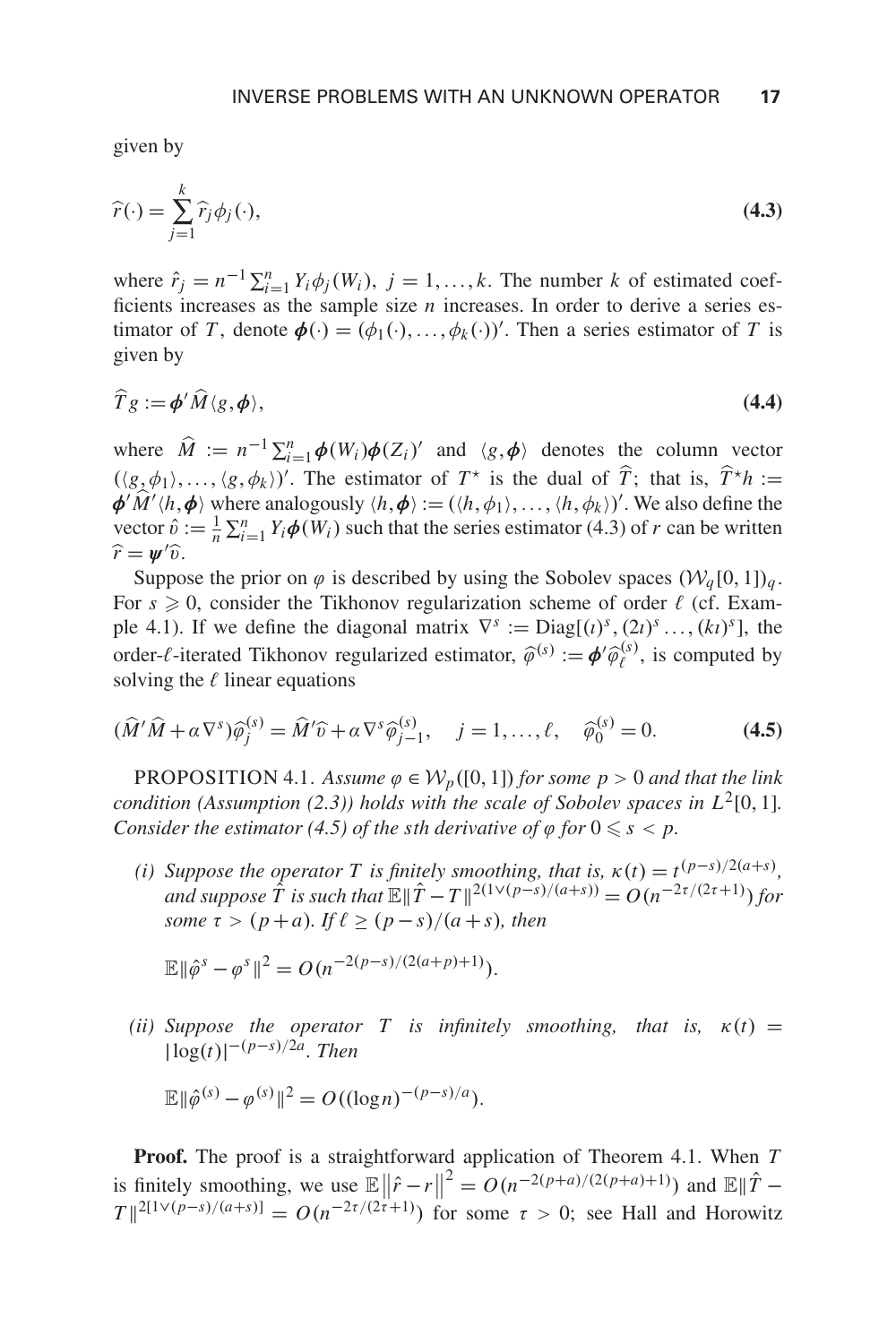(2005). The result follows using  $\tau > p + a$ . When *T* is infinitely smoothing, one can show that  $\mathbb{E} \|\hat{T} - T\|^4 = O(n^{-2\tau^7/(2\tau^7+1)})$  and  $\mathbb{E} \|\hat{r} - r\|^2 = O(n^{-2\tau/(2\tau+1)})$ for some  $\tau > 0$  and  $\tau' > 0$ .

The rates given in Proposition 4.1 are new in the context of nonparametric instrumental regression. Case (i) covers Theorem 4.1 of Hall and Horowitz (2005) as a particular case (with  $p = \beta - 1/2$  and  $\alpha = 2a$  in their notations). Incidentally, observe that it relaxes some of the Hall and Horowitz constraints on the regularity parameters. In case  $s = 0$ , Theorem 5.3 of Chen and Reiss (2011) derives similar upper bounds of a sieve least square estimator. In addition, Proposition 4.1 establishes the rate of convergence of the derivatives  $(s > 0)$ .

As a final remark, we recall that the non-iterated Tikhonov regularization is known to lead to suboptimal rates of convergence when  $\varphi$  is too regular (the socalled "saturation effect" of that regularization scheme; see, e.g., Florens et al., 2011). As highlighted by the last proposition, iterative Tikhonov regularization does not have this limitation. Moreover, when *T* is infinitely smoothing, there is no constraint on the number of iterations in order to derive the rate of convergence. According to Proposition 4.1, a single iteration is sufficient in order to reach the logarithmic risk.

#### NOTES

1. Assumptions on Hilbert scales were also considered in Chen and Reiss (2011) and Florens et al. (2011).

2. Here recall that *B* is the second order-derivative. A fractional operator is easily defined in the Fourier domain using the setting of Example 2.1. In the notations of the example, *B<sup>q</sup>* is defined by  $B^q g(\omega) = \mathcal{F}^{-1} \beta(\omega)^q \mathcal{F} g(\omega)$ . Intuitively speaking,  $B^{-1/2}$  is the first-order integral of g, which indeed has one more derivative than g. Therefore  $B^{-1/2} g$  is smoother than g itself.

3. The following convention is used:  $||u|| \approx ||v||$  means that there exists a constant  $d \ge 1$  such that  $||v||/d \leq ||u|| \leq d ||v||.$ 

4.  $L^2_{\mu}(\Omega)$  is the Hilbert space of square integrable functions defined on  $(\Omega, \mathcal{B}, \mu)$  endowed with inner product  $\langle f, g \rangle_{L^2_{\mu}(\Omega)} = \int f g d\mu$ .

#### **REFERENCES**

- Bigot, J. & S. Van Bellegem (2009) Log-density deconvolution by wavelet thresholding. *Scandinavian Journal of Statistics* 36, 749–763.
- Bissantz, N., T. Hohage, A. Munk, & F.H. Ruymgaart (2007) Convergence rates of general regularization methods for statistical inverse problems and applications. *SIAM Journal on Numerical Analysis* 45(6), 2610–2636.
- Blundell, R., X. Chen, & D. Kristensen (2007) Semi-nonparametric IV estimation of shape-invariant Engel curves. *Econometrica* 75, 1613–1669.
- Bonhomme, S. & J.-M. Robin (2010) Generalized non-parametric deconvolution with an application to earnings dynamics. *Review of Economic Studies* 77, 491–533.
- Carrasco, M. & J.-P. Florens (2011) A spectral method for deconvolving a density. *Econometric Theory* 27 (this issue).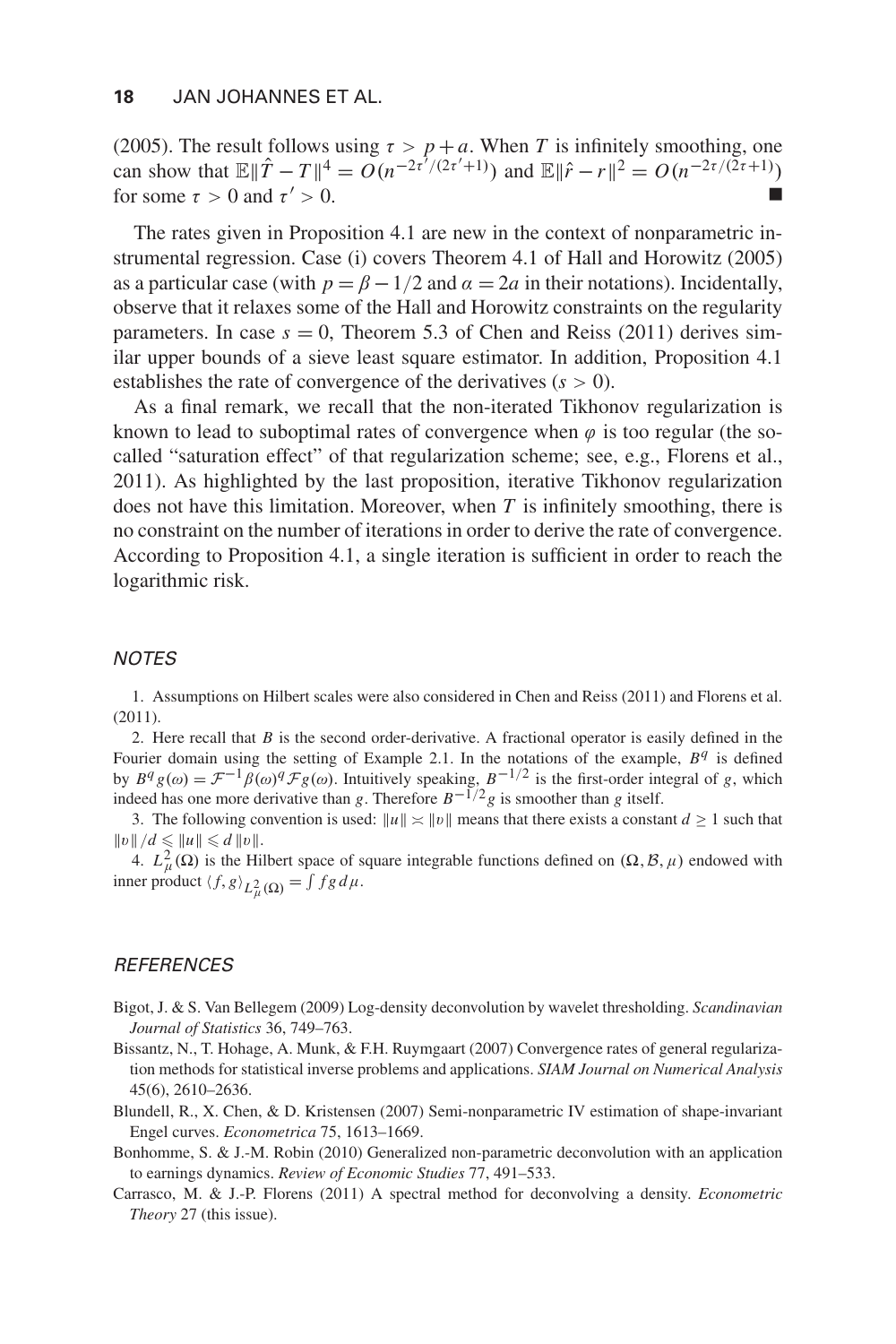- Carrasco, M., J.-P. Florens, & E. Renault (2007) Linear inverse problems in structural econometrics: Estimation based on spectral decomposition and regularization. In J. Heckman & E. Leamer (eds.), *Handbook of Econometrics*, vol. 6B, pp. 5633–5746. Elsevier.
- Cavalier, L. & N. Hengartner (2005) Adaptive estimation for inverse problems with noisy operators. *Inverse Problems* 21, 1345–1361.
- Chen, X. & M. Reiss (2011) On rate optimality for ill-posed inverse problems in econometrics. *Econometric Theory* 27 (this issue).
- Darolles, S., J.-P. Florens, & E. Renault (2002) Nonparametric Instrumental Regression. Working paper 228, IDEI, Universite de Toulouse I. ´
- Egger, H. (2005) Accelerated Newton-Landweber Iterations for Regularizing Nonlinear Inverse Problems. SFB-Report 2005-3, Austrian Academy of Sciences, Linz.
- Fan, J. (1991) On the optimal rates of convergence for nonparametric deconvolution problems. *Annals of Statistics* 19, 1257–1272.
- Florens, J.-P., J. Johannes, & S. Van Bellegem (2005) Instrumental Regression in Partially Linear Models. Discussion paper 0537, Université catholique de Louvain.
- Florens, J.-P., J. Johannes,  $&$  S. Van Bellegem (2011) Identification and estimation by penalization in nonparametric instrumental regression. *Econometric Theory* 27 (this issue).
- Hall, P. & J. L. Horowitz (2005) Nonparametric methods for inference in the presence of instrumental variables. *Annals of Statistics* 33, 2904–2929.
- Halmos, P.R. (1963) What does the spectral theorem say? *American Mathematics Monthly* 70, 241– 247.
- Hohage, T. (2000) Regularisation of exponentially ill-posed problems. *Numerical Functional Analysis and Optimization* 21, 439–464.
- Horowitz, J.L. (1998) *Semiparametric Methods in Econometrics*. Springer.
- Johannes, J. (2009) Deconvolution with unknown error density. *Annals of Statistics* 37, 2301–2323.
- Johannes, J., S. Van Bellegem, & A. Vanhems (2010) Projection Estimation in Nonparametric Instrumental Regression. Working paper, CORE, Université catholique de Louvain.
- Kawata, T. (1972) *Fourier Analysis in Probability Theory*. Academic Press.
- Krein, S. & Y.I. Petunin (1966) Scales of Banach spaces. *Russian Mathematical Surveys* 21, 85–169.
- Mair, B.A. (1994) Tikhonov regularization for finitely and infinitely smoothing operators. *SIAM Journal on Mathematical Analysis* 25, 135–147.
- Mair, B.A. & F.H. Ruymgaart (1996) Statistical inverse estimation in Hilbert scales. *SIAM Journal on Applied Mathematics* 56(5), 1424–1444.
- Nair, M., S.V. Pereverzev, & U. Tautenhahn (2005) Regularization in Hilbert scales under general smoothing conditions. *Inverse Problems* 21, 1851–1869.
- Natterer, F. (1984) Error bounds for Tikhonov regularization in Hilbert scales. *Applicable Analysis*, 18, 29–37.
- Neubauer, A. (1988) When do Sobolev spaces form a Hilbert scale? *Proceedings of the American Mathematical Society* 103(2), 557–562.
- Neumann, M.H. (1997) On the effect of estimating the error density in nonparametric deconvolution. *Journal of Nonparametric Statistics* 7, 307–330.
- Newey, W.K. & J.L. Powell (2003) Instrumental variable estimation of nonparametric models. *Econometrica* 71, 1565–1578.
- Olver, F. (1974) *Asymptotics and Special Functions*. Academic Press.
- Petrov, V.V. (1995) *Limit Theorems of Probability Theory. Sequences of Independent Random Variables.*, Oxford Studies in Probability 4th ed. Clarendon Press.
- Postel-Vinay, F. & J.-M. Robin (2002) Equilibrium wage dispersion with worker and employer heterogeneity. *Econometrica* 70, 2295–2350.
- Schwarz, M. & S. Van Bellegem (2010) Consistent density deconvolution under partially known error distribution. *Statistics & Probability Letters* 80, 236–241.
- Tautenhahn, U. (1996) Error estimates for regularization methods in Hilbert scales. *SIAM Journal on Numerical Analysis* 33(6), 2120–2130.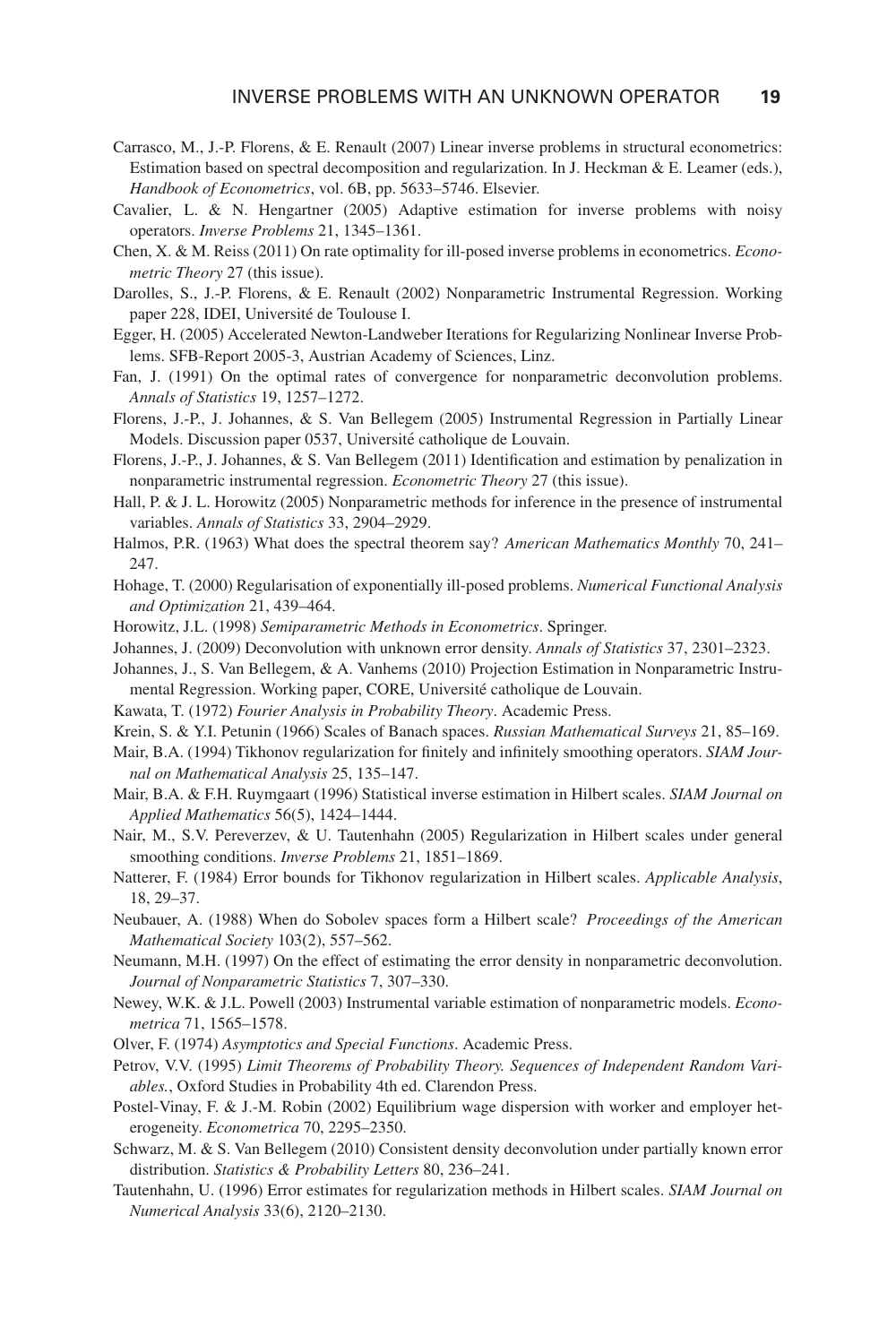# APPENDIX

*A.1. Proof of Theorem 3.1.* We present a proof in the general case where the eigenfunctions are not necessarily the Fourier transform; see Remark 3.1 for notations. In the setting of the theorem, we consider  $U = V = \mathcal{F}$ .

The general estimator writes

$$
U\widehat{\varphi}_s := \frac{\beta^{s/2}}{\widehat{\lambda}} \widehat{V}_r \, \mathbb{I}\{\beta^{s-p}/d \geqslant \kappa^2(\delta^*)\} \, \mathbb{I}\{\widehat{\lambda}^2/\beta^s \geqslant \alpha\},\tag{A.1}
$$

and we work under the assumption that  $\widehat{V}_r$  and  $\widehat{\lambda}$  are estimators of *Vr* and  $\lambda$ , respectively, such that the inequalities

$$
\mathbb{E}|\widehat{Vr} - Vr|^4 \leqslant c_1 \eta^2,\tag{A.2}
$$

$$
\mathbb{E}|\widehat{\lambda} - \lambda|^4 \leqslant c_2 \tau^2 \tag{A.3}
$$

hold true uniformly over  $\mu$  *a.e.* for some  $\eta$ ,  $\tau > 0$  and  $c_1$ ,  $c_2 \ge 1$ .

In the following, we will use the notations

$$
\lambda_s := \beta^{-s/2} \lambda, \qquad \widehat{\lambda}_s := \beta^{-s/2} \widehat{\lambda}, \qquad \text{and}
$$
\n
$$
\widehat{\varphi}_s^{\alpha} := U^{-1} \mathbb{I} \{ \beta^{s-p} \geq d \kappa^2 (\delta^*) \} \mathbb{I} \{ \widehat{\lambda}_s^2 \geq \alpha \} U \varphi_s.
$$
\n(A.4)

We also need to introduce the function  $\Delta(\tau)$ , which is defined for every  $\tau > 0$  by

$$
\triangle(\tau) := \sup_{t \in \Omega} \left\{ \beta^{s-p}(t) \cdot \min\left(\frac{\tau}{\Phi(\beta^{s-p}(t)/d)}, 1\right) \right\},\tag{A.5}
$$

where  $\Phi$  denotes the inverse function of  $\kappa^2$ .

**LEMMA A.1.** *There exists a constant*  $C \geq 1$  *depending only on*  $\kappa$  *such that*  $\Delta(\tau)$  *for all*  $\tau \in (0, \Phi(1/d))$  *satisfies* 

$$
1/(C d) \leqslant \max(\kappa^2(\tau), \tau)/\triangle(\tau) \leqslant C d.
$$

**Proof.** Consider the upper bound. Taking *t*<sub>0</sub> such that  $\beta^{s-p}(t_0) = d\kappa^2(\tau)$  implies that  $\Delta(\tau) \geq \beta^{s-p}(t_0) = d\kappa^2(\tau)$ . On the other hand, since  $\beta(t) \geq 1$  for all  $t \in \Omega$ , we have

$$
\triangle(\tau) = d \tau \sup_{u \in (0,1]} \left\{ u \cdot \min\left(\frac{1}{\Phi(u)}, \frac{1}{\tau}\right) \right\} \geq d \tau \frac{1}{\Phi(1)},
$$

which proves the upper bound. Consider now the lower bound. We distinguish between two cases: There exists a constant  $C \geq 1$  such that for all  $\tau \in (0, \Phi(1)]$ , either (i)  $\sup_{t \in [\tau, \Phi(1)]}$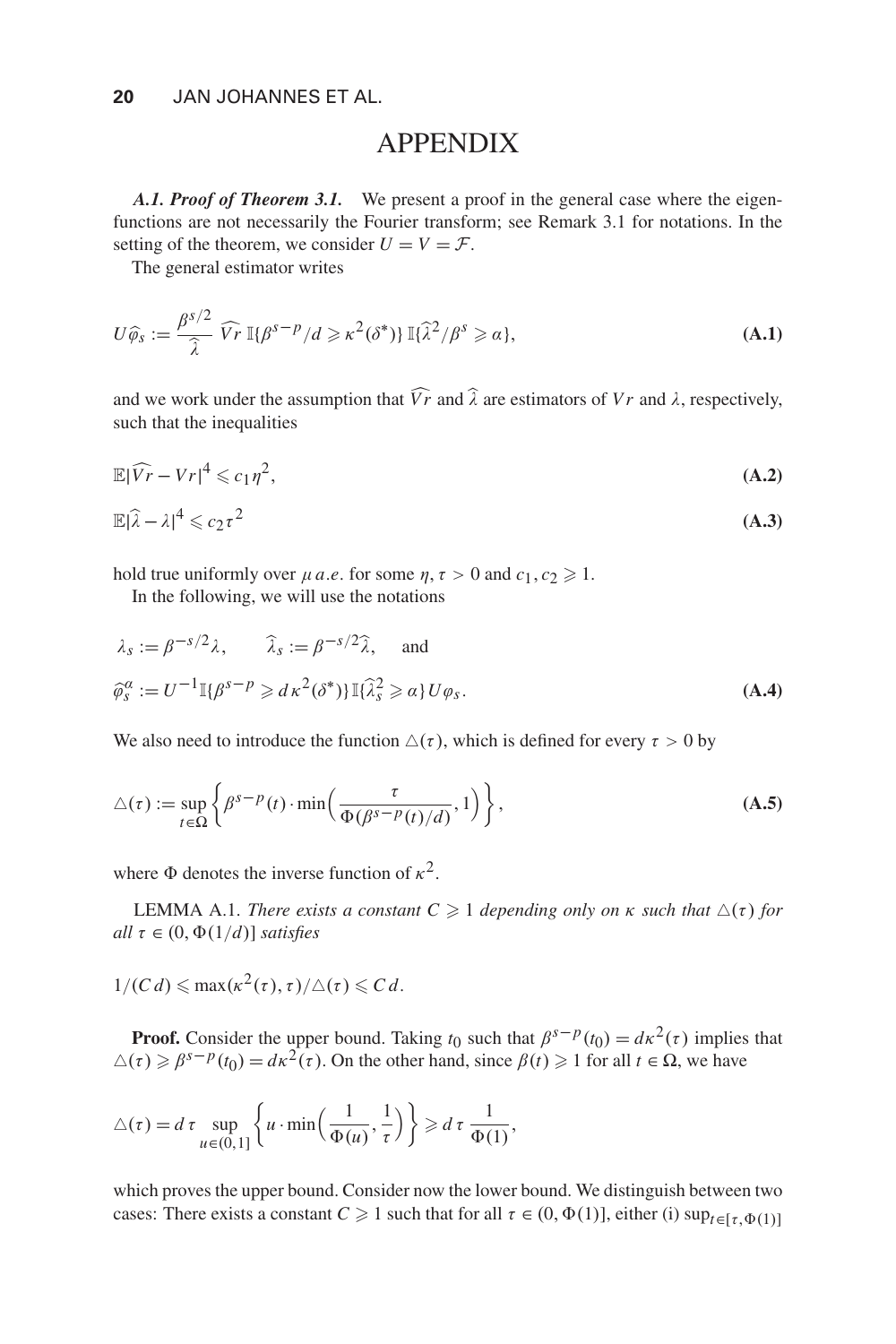$\kappa^2(t)/t \le C$  or (ii)  $\sup_{t \in [\tau, \Phi(1)]} \kappa^2(t)/t \le C\kappa^2(\tau)/\tau$ . Note, if  $\kappa^2(t)/t = O(1)$  as  $t \to 0$ , then we are in case (i) and otherwise in (ii). Then due to the monotonicity of  $\kappa$  we have

$$
\triangle(\tau) = d \tau \max \left( \sup_{u \in (0,\tau]} \frac{\kappa^2(u)}{\tau}, \sup_{u \in [\tau, \Phi(1)]} \frac{\kappa^2(u)}{u} \right) = d \tau \sup_{u \in [\tau, \Phi(1)]} \frac{\kappa^2(u)}{u}.
$$

Thereby, in case (i) we have  $\triangle(\tau) \leq C\tau$ , while in case (ii) it follows that  $\triangle(\tau) \leq C\kappa^2(\tau)$ , which proves the lower bound and hence completes the proof.

LEMMA A.2. *Suppose that*  $\varphi \in H_p$  *for some*  $p > 0$  *and that for some*  $0 \leq s < p$ *, there exists an index function*  $\kappa$  *satisfying the link condition (2.3) for some constant*  $d \geq 1$ *. Consider*  $\widehat{\varphi}^{\alpha}$  *given in (A.4), where the estimator*  $\widehat{\lambda}$  *of*  $\lambda$  *satisfies*  $\mathbb{E}|\widehat{\lambda} - \lambda|^2 \leq c\tau$ , *for some*  $c > 0$ *. If in addition the threshold*  $\delta^*$  *is defined by (3.4) and*  $\alpha := \max(\tau, \delta^*/4)$ *, then there exists a constant*  $C \geq 1$  *only depending on d and c such that* 

$$
\mathbb{E}\left\|\widehat{\varphi}_s^{\alpha} - \varphi_s\right\|^2 \leqslant C \cdot \left\{\kappa(\delta^*)^2 + \triangle(\tau)\right\} \cdot \|\varphi\|_p^2.
$$
\n(A.6)

**Proof.** Let  $\varphi_s^{\alpha} := U^{-1} \mathbb{I} \{\beta^{s-p} \geq d \kappa (\delta^*)^2 \} U \varphi_s$ . Then the proof is based on the decomposition  $\mathbb{E} \|\hat{\varphi}_s^{\alpha} - \varphi_s\|^2 \le 2\|\varphi_s^{\alpha} - \varphi_s\|^2 + 2\mathbb{E} \|\hat{\varphi}_s^{\alpha} - \varphi_s^{\alpha}\|^2$ . We show the following bound:

$$
\mathbb{E} \|\widehat{\varphi}_s^{\alpha} - \varphi_s^{\alpha}\|^2 \leqslant C \triangle(\tau) \|\varphi\|_p^2. \tag{A.7}
$$

Combining (A.7) with the estimate  $\|\varphi_s^{\alpha} - \varphi_s\|^2 \leq d \kappa^2(\delta^*) \|\varphi\|_p^2$  obtained in the proof of Proposition 3.1, we obtain the result.

For the proof of (A.7) consider the identity

$$
\mathbb{E}\left\|\widehat{\varphi}_s^{\alpha}-\varphi_s^{\alpha}\right\|^2=\int_{\Omega}|U\varphi_s|^2\mathbb{I}\{\beta^{s-p}\geqslant d\kappa(\delta^*)^2\}P(\widehat{\lambda}_s^2<\alpha)d\mu.
$$

Below we show that for some positive constant *C* only depending on *d* and *c*,

$$
\mathbb{I}\{\beta^{s-p}\geqslant d\kappa^2(\delta^*)\}P(\widehat{\lambda}_s^2<\alpha)\leqslant C\cdot\min(\tau/\Phi(b^{s-p}/d),1). \tag{A.8}
$$

Therefore, we can write  $\mathbb{E} \|\hat{\varphi}_s^{\alpha} - \varphi_s^{\alpha}\|^2 \leq C \cdot \sup_{\Omega} {\{\beta^s - p \min(\tau/\Phi(\beta^{s-p}/d), 1)\}} \cdot \int_{\Omega} {\beta^{p-s}}$  $|U\varphi_s|^2 d\mu$ , which implies (A.7) by definition of  $\Delta(\tau)$ .

For the proof of (A.8) we consider two cases.

(i) Let  $\alpha = \delta^*/4$ . The condition  $\beta^{s-p} \geq d\kappa^2(\delta^*)$  together with 3.1 implies  $\lambda_s^2 \geq \delta^* = 4\alpha$ and hence  $P(\hat{\lambda}_s^2 < \alpha) \leq P(2|\hat{\lambda}_s - \lambda_s| \geq \lambda_s)$ . The Markov inequality implies  $P(\hat{\lambda}_s^2 < \alpha) \leq$  $c\tau/\Phi(\beta^{s-p}/d)$  under the assumptions of the lemma on  $\hat{\lambda}$ . The last bound together with  $P(\widehat{\lambda}_s^2 < \alpha) \leq 1$  shows (A.8).

(ii) Let  $\alpha = \tau$ . If  $\lambda_s < 4\tau$ , then due to the link condition we have  $1 \leq 4\tau$ /  $\Phi(\beta^{s-p}/d)$ , which implies (A.8). On the other hand, if  $\lambda_s \geq 4\tau$ , then  $P(\hat{\lambda}_s^2 < \alpha) \leq$  $P(2|\hat{\lambda}_s - \lambda_s| \geq \lambda_s)$  and (A.8) follows as in case (i), which completes the proof.

**Proof of Theorem 3.1.** In Lemma A.2, we show the bound  $\mathbb{E} ||\hat{\varphi}^{\alpha}_{s} - \varphi_{s}||^{2} \leq C \cdot {\kappa(\delta^{*})}^{2} +$  $\Delta(\tau)$ } ·  $\|\varphi\|_p^2$ , for some positive constant *C* depending on *c* only. Below we show that it implies

$$
\mathbb{E} \|\widehat{\varphi}_s - \widehat{\varphi}_s^{\alpha}\|^2 \leq 2c \left(1 + \tau/\alpha\right) D \left\{\kappa (\delta^*)^2 + \triangle(\tau) \|\varphi\|_p^2\right\}.
$$
 (A.9)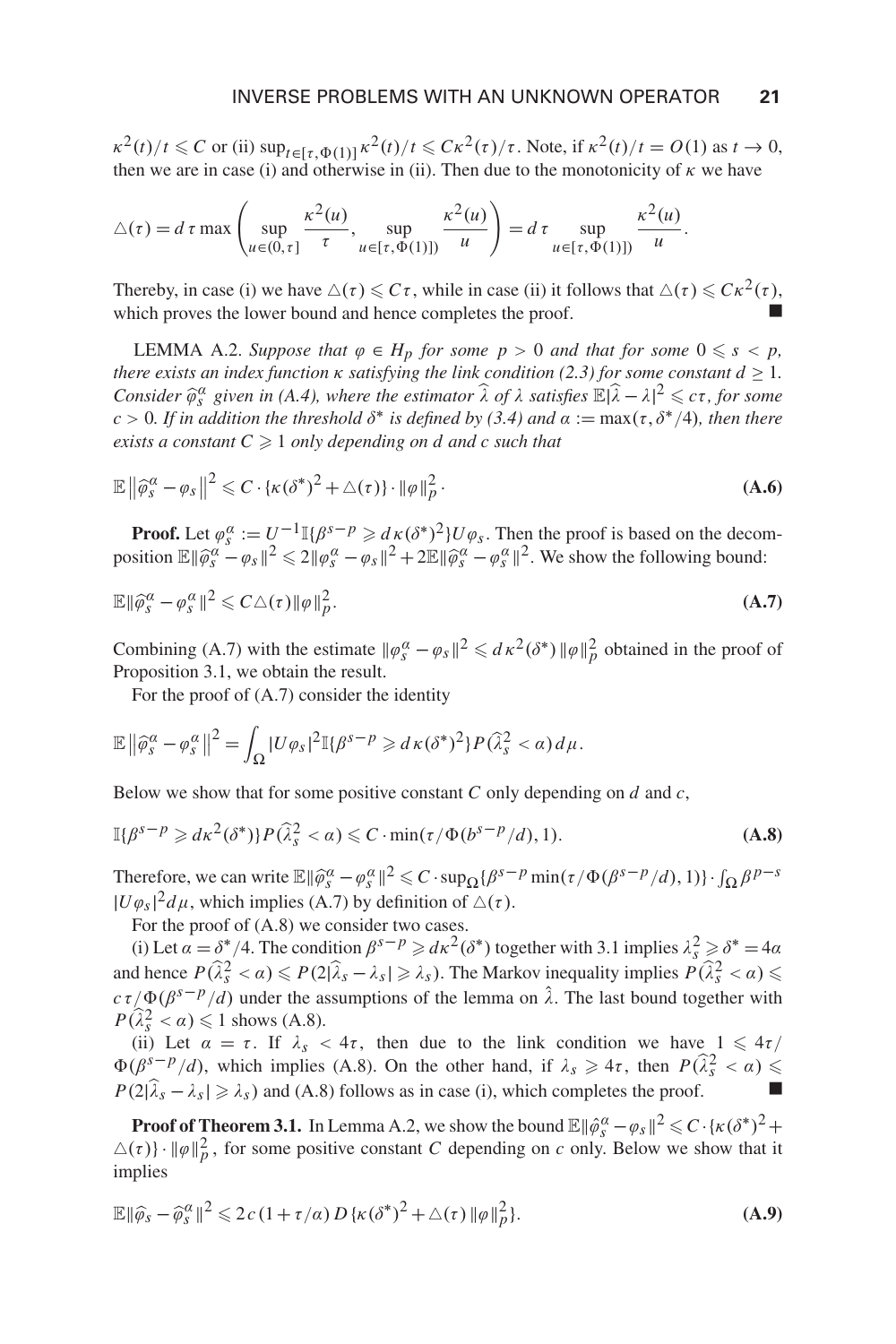## **22** JAN JOHANNES ET AL.

The result follows from the conditions imposed on  $\alpha$  (i.e.,  $\alpha \geq \tau$ ), together with the inequality  $\Delta(\tau) \leq C d \max(\kappa^2(\tau), \tau)$  (Lemma A.1).

To prove (A.9) note that the term  $\mathbb{E} \left\| \widehat{\varphi}_s - \widehat{\varphi}_s^{\alpha} \right\|^2$  is bounded by a constant times the sum  $I + II$  with

$$
I = \mathbb{E} \left\| |\widehat{\lambda}_s|^{-1} |\widehat{V}r - Vr| \mathbb{I} \{ \beta^{s-p} \geq d\kappa^2 (\delta^*) \} \mathbb{I} \{ \widehat{\lambda}_s^2 \geq \alpha \} \right\|_{L^2_{\mu}(\Omega)}^2,
$$
  

$$
II = \mathbb{E} \left\| |\widehat{\lambda}_s|^{-1} |\widehat{\lambda}_s - \lambda_s| |U\varphi_s| \mathbb{I} \{ \beta^{s-p} \geq d\kappa^2 (\delta^*) \} \mathbb{I} \{ \widehat{\lambda}_s^2 \geq \alpha \} \right\|_{L^2_{\mu}(\Omega)}^2.
$$

Consider term *I*. From the inequality  $\hat{\lambda}_s^2/\lambda_s^2 + |\hat{\lambda}_s/\lambda_s - 1|^2 \ge 1/2$  and under the assumptions of the theorem, we use the Cauchy Schwarz inequality and write

$$
I \leq 2c \left(1 + \tau/\alpha\right) \eta \left\| \lambda_s^{-1} \mathbb{I}\{\beta^{s-p} \geq d\kappa^2(\delta^*)\} \right\|_{L^2_{\mu}(\Omega)}^2.
$$

Using that  $\Phi(\beta^{s-p}/d) \le \lambda_s^2$  (see (3.1)) together with the definition of  $\delta^*$  given in (3.4), i.e.,  $\eta \| \mathbb{I} \{ \beta^{s-p} \geq d \kappa^2 (\delta^*) \} | \Phi (\beta^{s-p}/d) |^{-1/2} \|_{L^2_{\mu}(\Omega)}^2 \leqslant D \kappa^2 (\delta^*)$ , we have

$$
I \le 2c (1 + \tau/\alpha) \eta \|\mathbb{I}\{\beta^{s-p} \ge d\kappa^2(\delta^*)\} |\Phi(\beta^{s-p}/d)|^{-1/2}\|_{L^2_{\mu}(\Omega)}^2
$$
  

$$
\le 2c (1 + \tau/\alpha) D\kappa^2(\delta^*).
$$

Term *II* is handled analogously:

$$
II \leq 2 \int_{\Omega} |U \varphi_{S}|^{2} \min \Biggl( \frac{\mathbb{E} |\widehat{\lambda}_{S} - \lambda_{S}|^{2}}{\lambda_{S}^{2}} + \frac{\mathbb{E} |\widehat{\lambda}_{S} - \lambda_{S}|^{4}}{\alpha \lambda_{S}^{2}}, \frac{\mathbb{E} |\widehat{\lambda}_{S} - \lambda_{S}|^{2}}{\alpha} \Biggr) d\mu,
$$

and, under the assumptions of the theorem, we obtain

$$
II \leq 2c (1 + \tau/a) \int_{\Omega} |U \varphi_{s}|^{2} \min \left( \frac{\tau}{\Phi(\beta^{s-p}/d)}, 1 \right) d\mu
$$
  
 
$$
\leq 2c (1 + \tau/a) \triangle(\tau) \| \varphi \|_{p}^{2}.
$$

The bound (A.9) follows from the above controls of terms *I* and *II*, which completes the  $\Box$ 

#### *A.2. Proofs of Theorems 4.1 and 4.2.* We first recall the notations

$$
T_s := T B^{-s/2}, \qquad \widehat{T}_s := \widehat{T} B^{-s/2}, \qquad \varphi_s := B^{s/2} \varphi,
$$
  
and 
$$
\widehat{\varphi}_s^{\alpha} := g_{\alpha} (\widehat{T}_s^{\star} \widehat{T}_s) \widehat{T}_s^{\star} \widehat{T}_s \varphi_s.
$$
 (A.10)

LEMMA A.3. *Suppose the assumptions of Theorem 4.1 are satisfied. Then*

$$
\mathbb{E} \|\widehat{\varphi}_s^{\alpha} - \varphi_s\|^2 \leqslant C \, \rho^2 \, \kappa \left( C' \{ \alpha + (\mathbb{E} \|T - \widehat{T}\|^4)^{1/2} \} \right),\tag{A.11}
$$

*where C and C are positive constants depending only on* κ*.*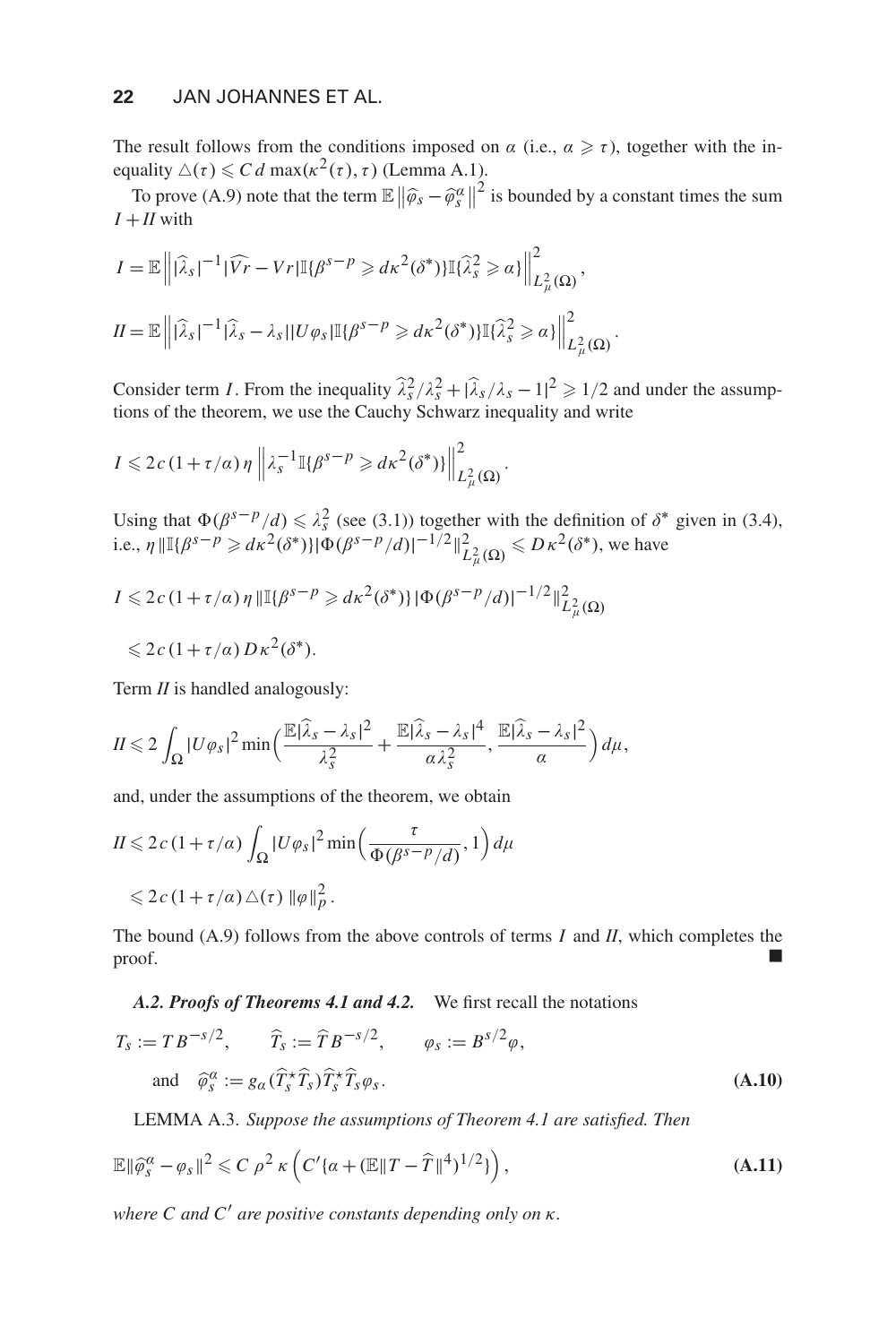**Proof.** The proof technique is partly inspired from Nair et al. (2005). Since *T* satisfies Assumption 2.3 for some index function  $\kappa$  and  $\varphi \in H_p$ , we conclude  $\rho := \left\| \kappa (T_s^* T_s)^{-1} \varphi_s \right\|$  $\infty$ . Let  $\hat{\psi}_\alpha := \varphi_s - \hat{\varphi}_s^\alpha$  and  $\hat{R}_\alpha := [I - g_\alpha(\hat{T}_s^* \hat{T}_s) \hat{T}_s^* \hat{T}_s]$ , then we have  $\hat{\psi}_\alpha = \hat{R}_\alpha \varphi_s$ . We use  $\|\widehat{R}_{\alpha}^{1/2}\| \leq 1$  (Assumption 4.1(ii)) and obtain, due to the Cauchy-Schwarz inequality,  $\frac{1}{2}$   $\frac{2}{2}$   $\frac{2}{2}$   $\frac{2}{2}$ 

$$
\|\psi_{\alpha}\|^{2} = \|R_{\alpha}\varphi_{S}\|^{2}
$$
  
\n
$$
\leq \|\widehat{R}_{\alpha}^{1/2}\varphi_{S}\|^{2} = \langle \widehat{R}_{\alpha}\varphi_{S}, \varphi_{S} \rangle = \langle \kappa(T_{S}^{*}T_{S})\widehat{\psi}_{\alpha}, \kappa(T_{S}^{*}T_{S})^{-1}\varphi_{S} \rangle
$$
  
\n
$$
\leq \|\kappa(T_{S}^{*}T_{S})\widehat{\psi}_{\alpha}\| \rho.
$$
\n(A.12)

Thereby we can write

$$
\mathbb{E} \|\widehat{\psi}_\alpha\|^2 \leqslant \rho \left( \mathbb{E} \|\kappa(T_s^* T_s) \widehat{\psi}_\alpha\|^2 \right)^{1/2},\tag{A.13}
$$

which, together with  $d\alpha \geq ||(\hat{T}_s \hat{T}_s)^{1/2} \hat{R}_\alpha^{1/2}||^2$  (Assumption 4.1(ii)), gives

$$
\begin{aligned} \|\widehat{T}_{s}\,\widehat{\psi}_{\alpha}\|^{2} &= \|\widehat{T}_{s}\,\widehat{R}_{\alpha}\,\varphi_{s}\|^{2} = \|\widehat{(T}_{s}^{\star}\widehat{T}_{s})^{1/2}\,\widehat{R}_{\alpha}\,\varphi_{s}\|^{2} \\ &\leq \alpha\,d\|\widehat{R}_{\alpha}^{1/2}\varphi_{s}\|^{2} \leq \alpha\,d\rho\|\kappa(T_{s}^{\star}T_{s})\,\widehat{\psi}_{\alpha}\|, \end{aligned}
$$

and hence,

$$
\mathbb{E} \|\widehat{T}\widehat{\psi}_{\alpha}\|^{2} \leqslant \alpha d\rho \left(\mathbb{E} \|\kappa(T_{\mathfrak{s}}^{\star}T_{s})B^{s/2}\widehat{\psi}_{\alpha}\|^{2}\right)^{1/2}.
$$
\n(A.14)

Using (A.12) together with  $||B^{-s/2}|| \leq c$  and the Cauchy Schwarz inequality;

$$
\mathbb{E} \|(T_s - \widehat{T}_s)\widehat{\psi}_\alpha\|^2 \leq \mathbb{E} \|(T_s - \widehat{T}_s)\|^2 \|\widehat{\psi}_\alpha\|^2
$$
  
\$\leq c\rho (\mathbb{E} \|T - \widehat{T}\|^4)^{1/2} (\mathbb{E} \| \kappa (T\_s^{\star} T\_s) \widehat{\psi}\_\alpha\|^2)^{1/2}\$. \tag{A.15}

Combining (A.14) and (A.15), we obtain

$$
\mathbb{E} \|T_s \widehat{\psi}_\alpha\|^2 \leq \mathbb{E} \|(T_s - \widehat{T}_s) \widehat{\psi}_\alpha\|^2 + \mathbb{E} \|\widehat{T}_s \widehat{\psi}_\alpha\|
$$
  
\n
$$
\leq c\rho \left\{ (\mathbb{E} \|T - \widehat{T}\|^4)^{1/2} + \alpha \right\} (\mathbb{E} \| \kappa (T_s^* T_s) \widehat{\psi}_\alpha\|^2)^{1/2}.
$$
\n(A.16)

Let  $\Phi$  be the inverse function of  $\kappa^2$ , which is assumed to be convex on the interval  $(0, c^2]$ . Define  $d^2 = c^2 / \| \kappa(T_s \star T_s) \|^2 \wedge 1$ . If  $\{\lambda_s^2, U_s : H \to L^2_{\mu_s}(\Omega_s) \}$  denotes the spectral decomposition of  $T_s^*T_s$ , then  $c^2 \ge d^2 \kappa (\lambda_s^2)^2$ . Hence, using Jensen's inequality we have

$$
\Phi\bigg(\frac{d^2\mathbb{E}\|\kappa(T^*_sT_s)\widehat{\psi}_\alpha\|^2}{\mathbb{E}\|\widehat{\psi}_\alpha\|^2}\bigg) \leqslant \frac{\mathbb{E}\int_{\Omega_s}\Phi(d^2\kappa(\lambda^2_s(\omega))^2)|U_s\widehat{\psi}_\alpha|^2(\omega)\mu_s(d\omega)}{\mathbb{E}\int_{\Omega_s}|U_s\widehat{\psi}_\alpha|^2(\omega)\mu_s(d\omega)}.
$$

Since  $\Phi(d^2\kappa(\lambda_s^2)^2) \le \Phi(\kappa(\lambda_s^2)^2) = \lambda_s^2$ , we conclude that

$$
\Phi\left(\frac{d^2 \mathbb{E} \|\kappa(T_s^* T_s) \widehat{\psi}_\alpha\|^2}{\mathbb{E} \|\widehat{\psi}_\alpha\|^2}\right) \leq \frac{\mathbb{E} \|(T_s^* T_s)^{1/2} \widehat{\psi}_\alpha\|^2}{\mathbb{E} \|\widehat{\psi}_\alpha\|^2} = \frac{\mathbb{E} \|T_s \widehat{\psi}_\alpha\|^2}{\mathbb{E} \|\widehat{\psi}_\alpha\|^2}.
$$
\n(A.17)